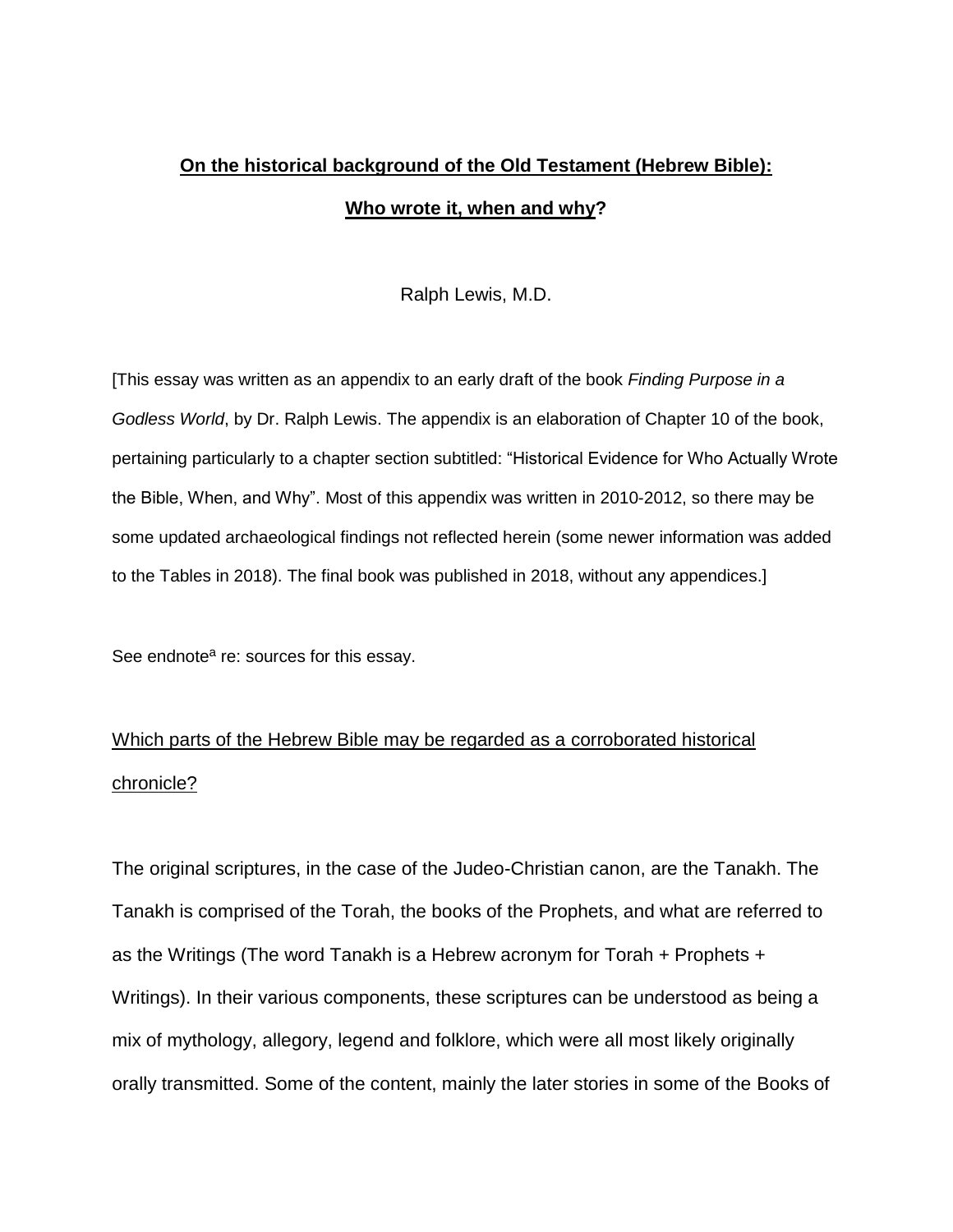the Prophets, is actual history, albeit often embellished and subjective. The historical events can be corroborated by records of other ancient peoples, or by archaeology. Some of the Tanakh content is a codification of law and of systems of ritualistic worship.

As an historical account, the Bible only begins to be corroborated by archaeology and by independent sources as an historical record around roughly 900 BCE<sup>b</sup>. This is almost a century after the reigns of David and Solomon would have occurred, and at least four centuries after the Exodus story and the purported genocidal conquest of the land of Canaan under Joshua. David's and Solomon's reigns are just prior to this threshold of historical corroboration. They probably existed, but the extent of their kingdoms remains doubtful. For some of the biblical stories earlier than that period there may be a kernel of historicity.

Whether such iconic biblical stories as the Patriarchs, the enslavement and exodus from Egypt, the conquest of Canaan, and the purported grand Israelite kingdom of David and Solomon are ever corroborated archaeologically is not of fundamental relevance to the claim of Divine Revelation of the biblical scriptures. While some of the particular details are debated between archaeologists (this is elaborated below), the evidence to date, if anything, contradicts most of these early biblical stories.

The still earlier stories in Genesis, such as the story of Noah and the flood, are best appreciated and respected as mythology and allegory, as of course is the Creation Myth. As a general rule, as might be expected, the more historically distant the events portrayed in the biblical stories, the more mythological they can be regarded.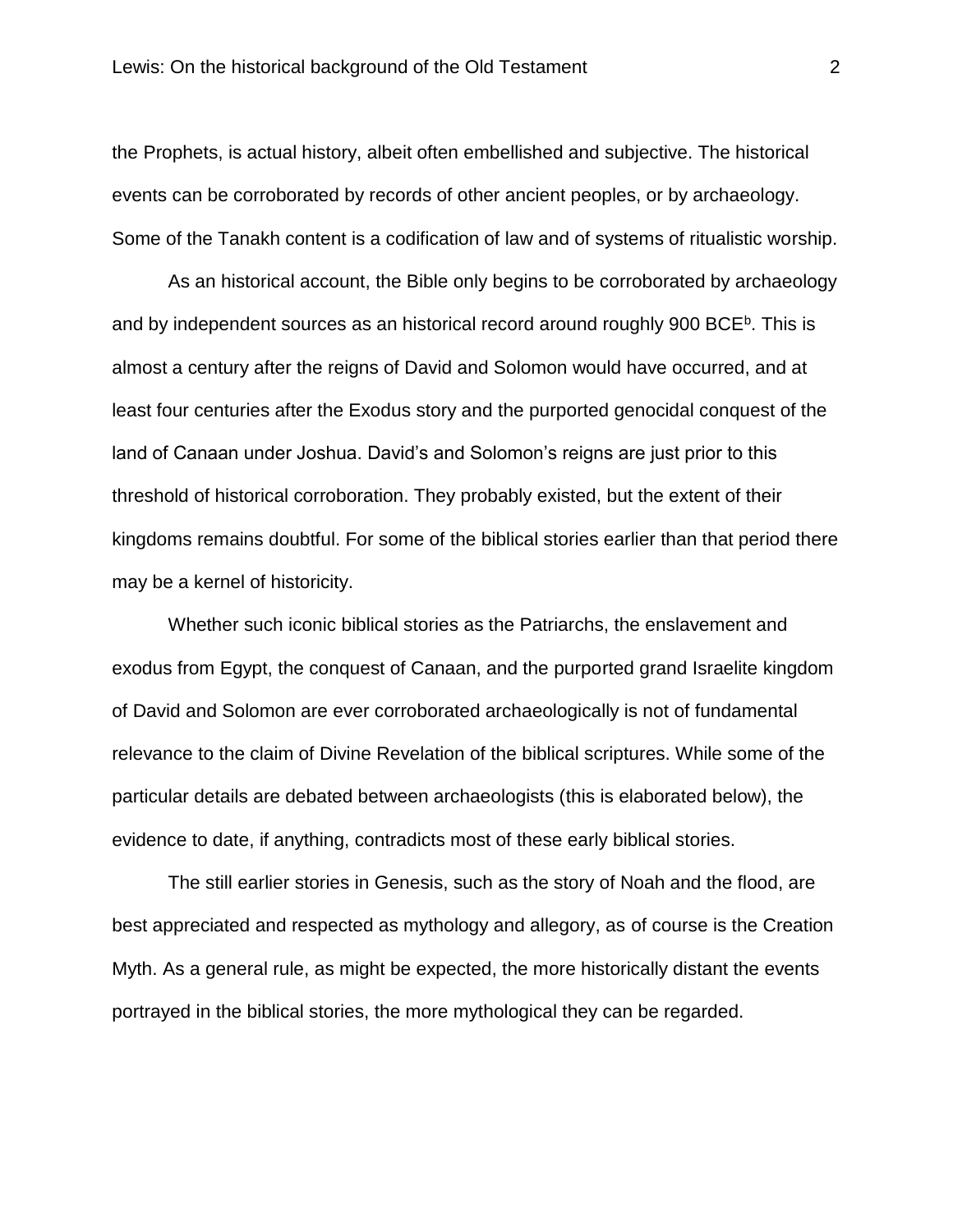#### Biblical chronology (See Table 1 at end of article)

In order to understand biblical history, it is first and foremost essential to have a clear sense of chronology. If the above-mentioned pivotal biblical stories had actually taken place, then the Patriarchs (Abraham, Isaac, and Jacob) would have lived in the 19<sup>th</sup> or 18<sup>th</sup> centuries BCE. The Slavery in Egypt would presumably have been from about the  $18<sup>th</sup>$  to  $15<sup>th</sup>$  or  $14<sup>th</sup>$  centuries BCE. The Exodus from Egypt led by Moses and the conquest of Canaan led by Joshua would have had to have occurred sometime between the 15<sup>th</sup> and 13<sup>th</sup> centuries BCE. The kingdoms of David and Solomon would have been in the early 10<sup>th</sup> century BCE.

The evidence mainly supports only the later biblical stories as having been based on actual historical events: mainly those contained in some of the later Books of the Prophets. Those stories were probably actually written around the same time as they took place—stories set in the kingdoms of Israel and Judah circa  $9<sup>th</sup>$  to  $6<sup>th</sup>$  centuries BCE.

### Origins of the Israelites

Regarding the origins of the Israelite people, an hypothesis now widely accepted by archaeologists suggests that rather than conquering the land from the indigenous Canaanites as the biblical Book of Joshua tells us, the tribes in Canaan who came to identify themselves around the  $13<sup>th</sup>$  century BCE as Israelites, were themselves originally Canaanites—part of a demographic split that may have been part of a regional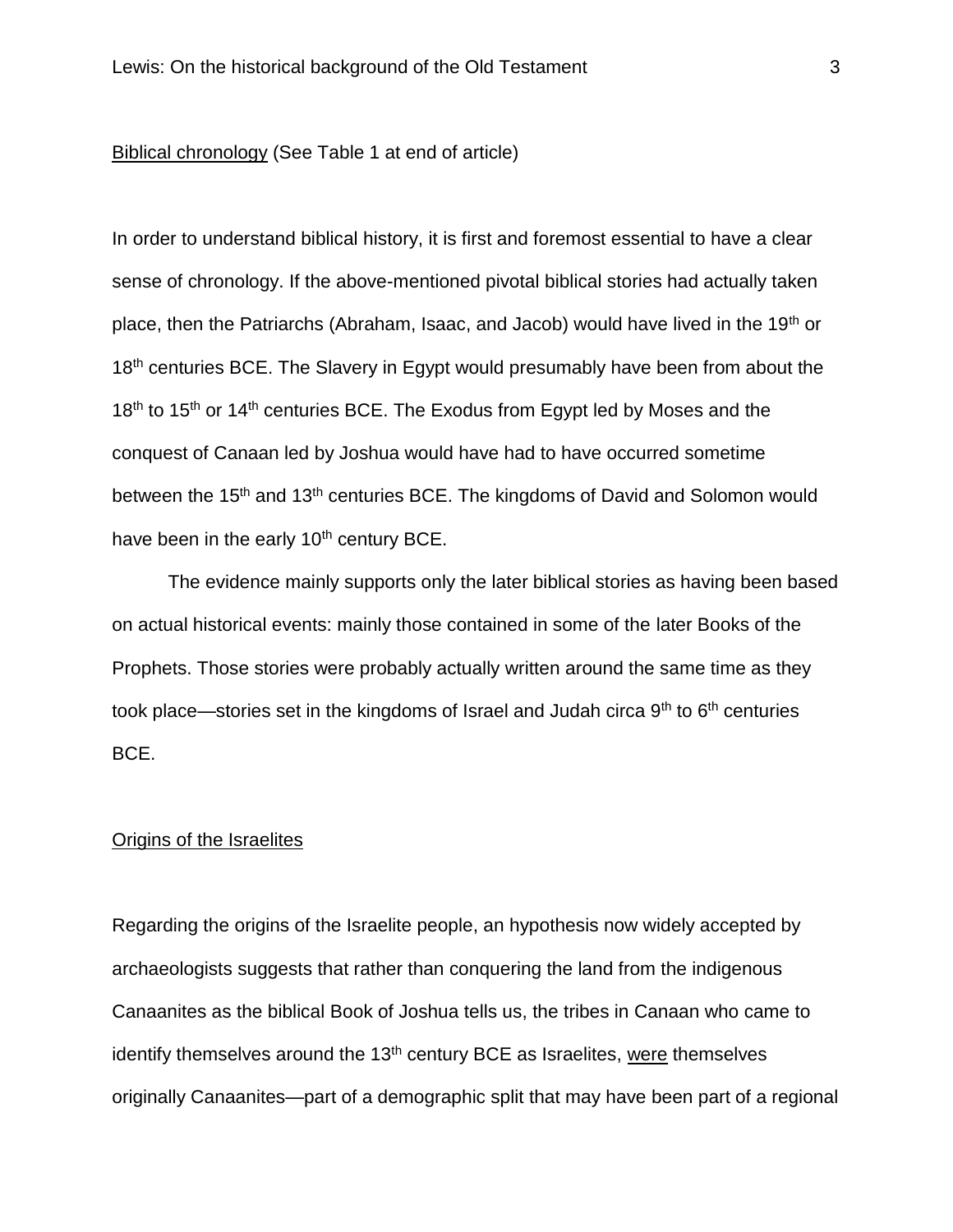phenomenon known as the Bronze Age Collapse of the Ancient Near East. Archaeological evidence sharply contradicts the story of Joshua—the story that the Israelites were an invading people who entered from the desert and destroyed Canaanite cities such as Jericho.

That a distinct group known as Israelites came into existence in Canaan in the 13<sup>th</sup> century BCE is less disputed: Regional surveys have found more than 300 small hilltop villages appearing in the central hill country north and south of Jerusalem and in lower Galilee in the 13th and 12th centuries BCE, with distinctive features differentiating them from other Canaanite villages, including an absence of pig bones. While there may be other explanations for this, a prohibition on eating pig may have been an early cultural / religious differentiator from other Canaanites. Much later this became incorporated as doctrine into the religious scriptures, which would only have been written many centuries later. The Israelites also had a distinctive, characteristic design of their houses. It is thought by most archaeologists that these may have been early Israelite villages.

There is also corroborative evidence that a distinct people known as Israelites did exist in the late 13<sup>th</sup> century BCE—the Egyptian Merneptah Stele c.1208 BCE, boasting of a military campaign by Pharaoh Merneptah, son of Ramesses II, to subdue Canaan, mentions in passing a people called the Israelites as one of many peoples living in Canaan who were defeated by Merneptah, and presumed by him to be destroyed: "Israel is laid waste and his seed is not".

Egypt controlled or dominated Canaan for much of the period of approximately 1500 BCE to about 1100 BCE (the period during which, according to the Bible, the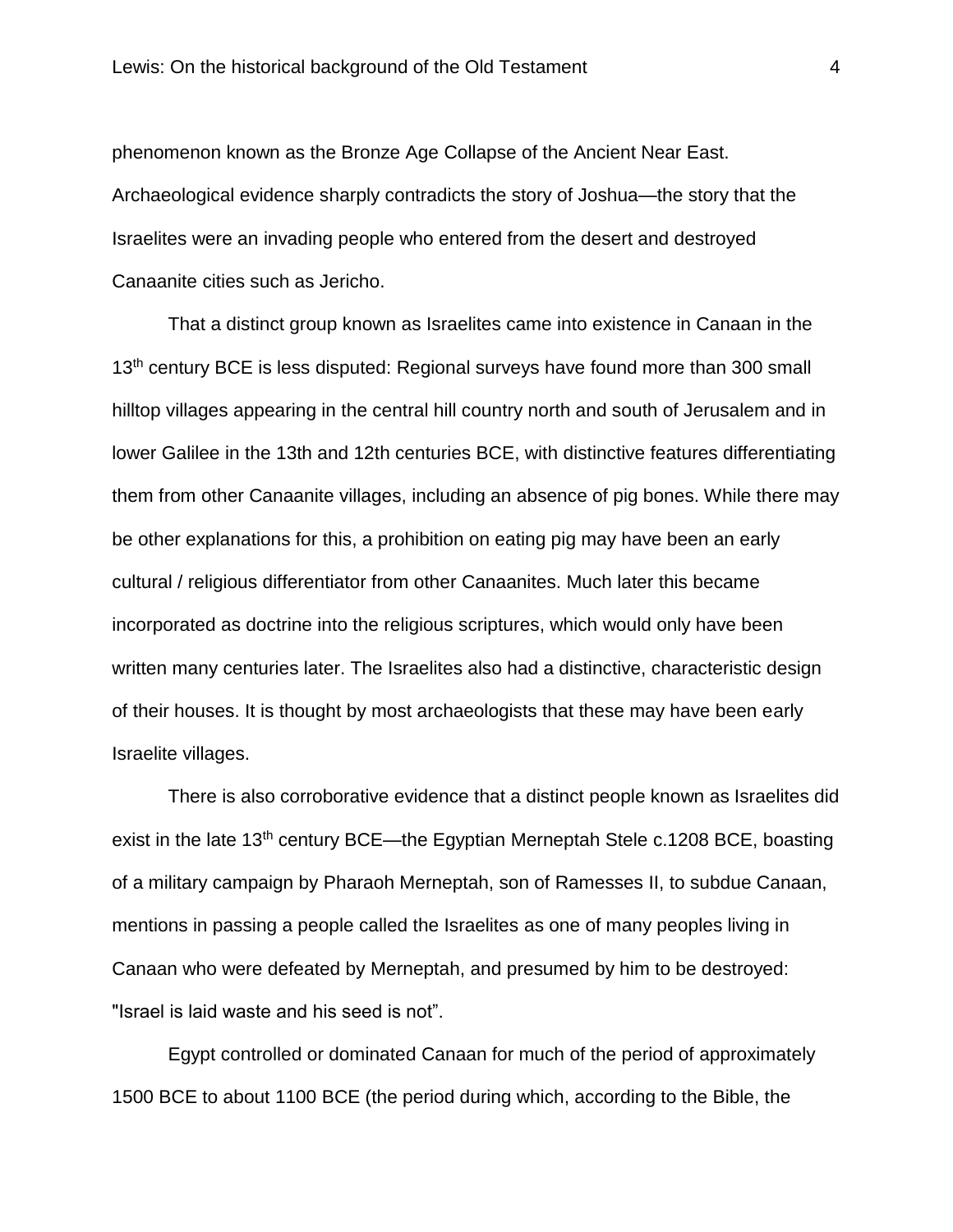Israelites supposedly left Egypt and conquered Canaan). Remains of Egyptian garrisons stationed in Canaan during this period can be viewed in modern Israel. But Egyptian control was weakened at times, necessitating campaigns to subdue the region and bring it back under Egyptian control. After about the  $12<sup>th</sup>$  century BCE, Egypt increasingly lost its control over its vassal states in Canaan. Around the same time, the Canaanite city states themselves, together with several other Levantine civilizations, appear to have broken down, in the general collapse of civilizations referred to as the Bronze Age collapse. This collapse is thought to have been multifactorial in its causes.

So, the proto-Israelites are thought by modern archaeologists to have been Canaanite groups who lived in the hill country beyond the political control of the Egyptian-dominated Canaanite city states. They may have come to regard themselves as a distinct people separate from the rest of the Canaanites. They developed their own customs and religious cult, and came to view their gods to be in conflict with the Canaanite gods. Their monotheism seems to have been a gradual, faltering development over many centuries, eventually enshrined in their much later sacred scriptures.

### Israelite kingdoms

Several centuries after their first appearance in the 13<sup>th</sup> century BCE, the Israelite tribes had formed two kingdoms in the lands that today mainly comprise the Palestinian West Bank: a northern, more developed kingdom of Israel, centered around Samaria, and a southern kingdom of Judah, centered around Jerusalem. These two kingdoms appear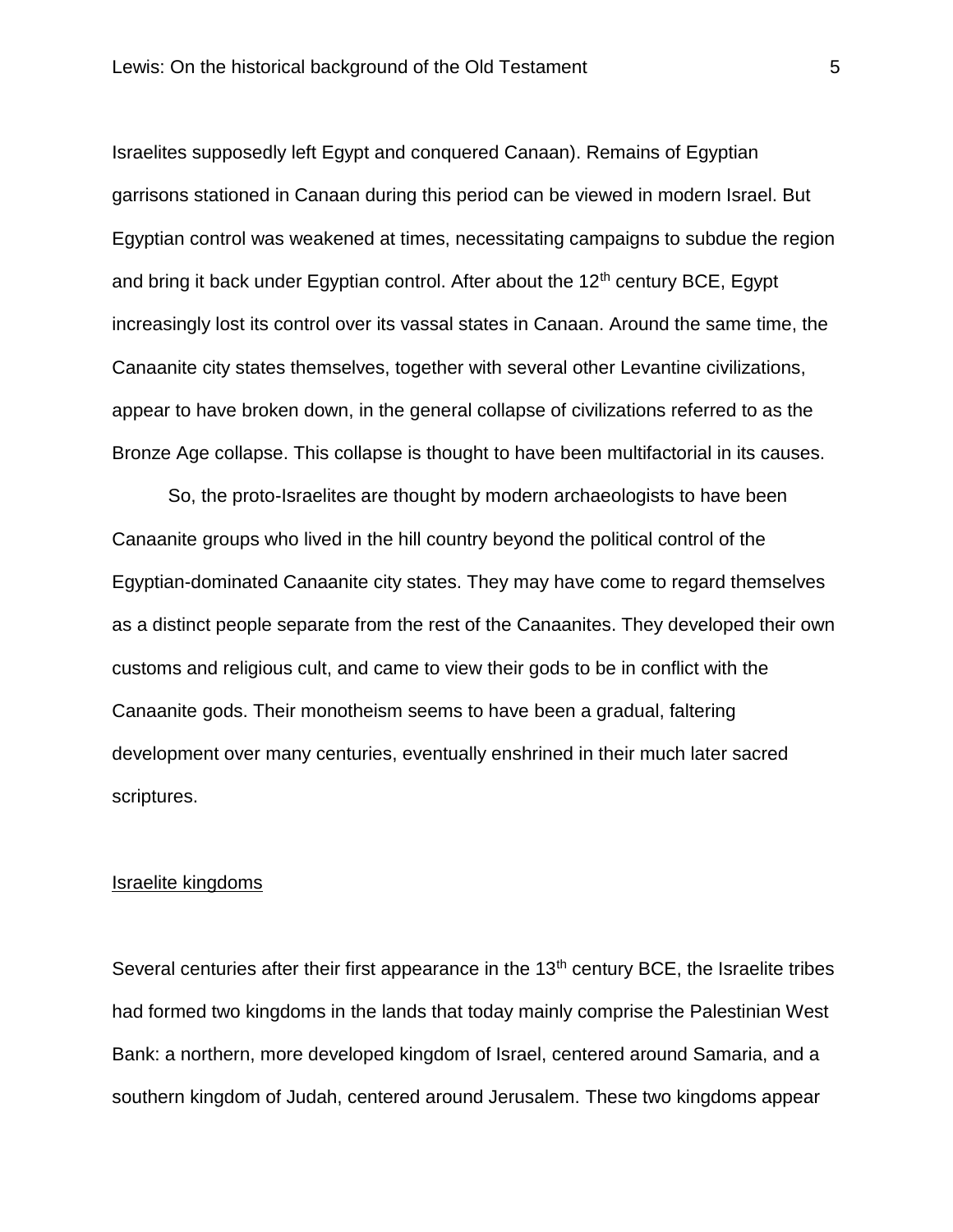to have been medium sized powers in the region, threatened by their more powerful neighbors—among others: Egypt in the southwest, which was on the decline, Assyria in the northeast, which was on the ascendancy, Philistine city states in the coastal west, and later the rising neo-Babylonian empire in the East. There is good evidence for these two Israelite kingdoms having existed by the 9<sup>th</sup> century BCE.

The biblical story that the two kingdoms had begun as a single grand Israelite kingdom under David and Solomon in the early 10<sup>th</sup> century BCE, splitting after Solomon's death, is less certain. The evidence for this is mixed, and is still being debated among archaeologists. It is known that the later dynasty of the kingdom of Judah was referred to as the house of David, even by their enemies—this is corroborated by an Assyrian stele found in 1993 at Tel Dan in Israel boasting of an Assyrian defeat of a later Judahite king of the "House of David", dating from about 840 BCE. But nothing is known yet objectively about David himself or his kingdom. Some archaeologists think it may have been just a chiefdom. There has been debate over whether a large ancient building recently excavated in Jerusalem dates from the time of David. Perhaps it may have been a palace or administrative building from David's time, but other archaeologists such as Israel Finkelstein of Tel Aviv University<sup>1, 2</sup> date it to a later time, and argue that there is no definitive evidence of large scale buildings in Jerusalem from David's time. There is also suggestive but disputed evidence for other buildings and copper mining industries in the region purportedly being associated with Solomon in the 10<sup>th</sup> century BCE.

As stated earlier, while these kinds of archaeological debates are very interesting, even if some of the relatively older biblical stories are able to be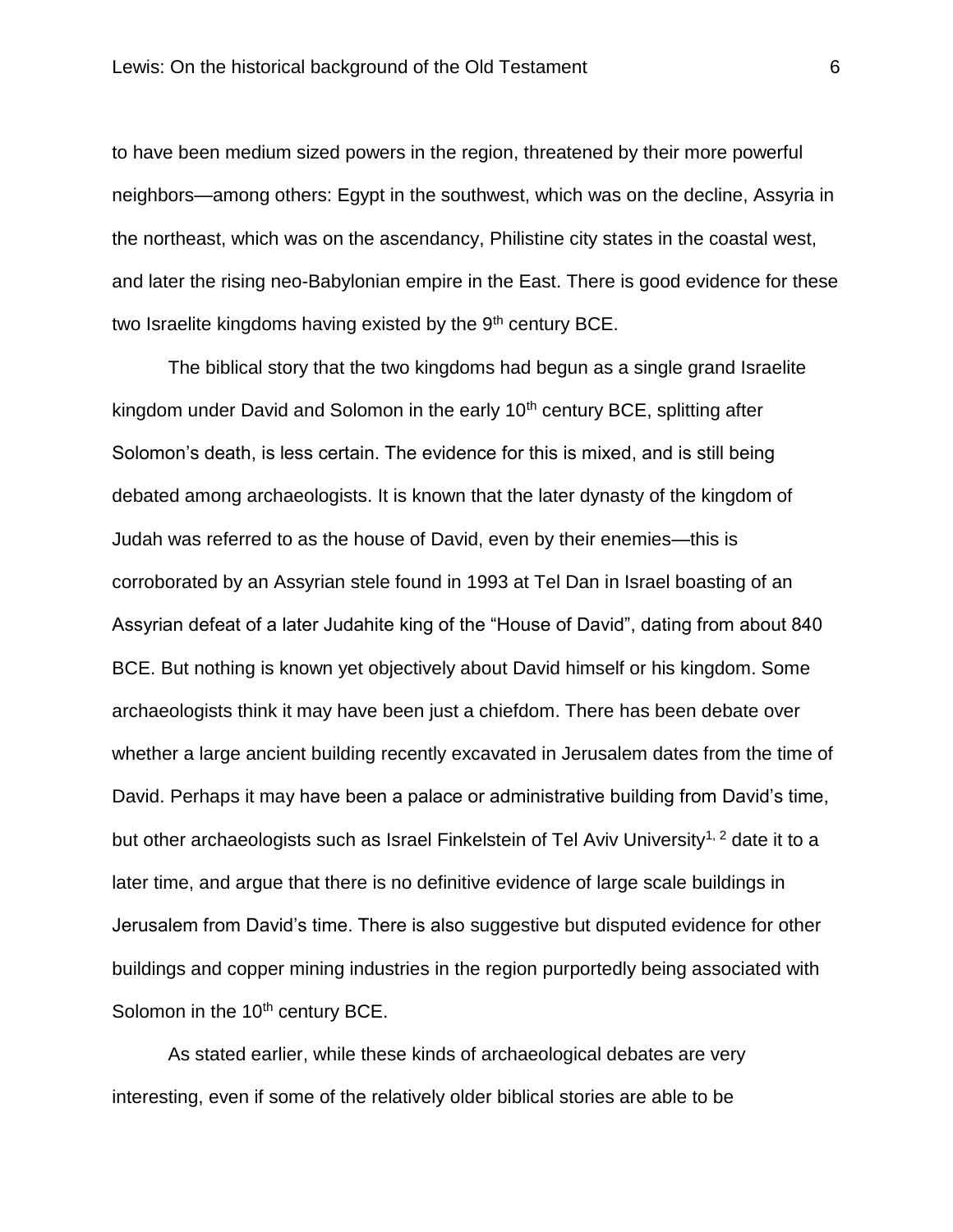corroborated as historical, this still does not have a bearing on the claim of Divine Revelation or Divine Inspiration of the scriptures. It does not change the understanding of the scriptures as having been written by parochial human authors. It would be of value and interest for the shared cultural-historical heritage that the Bible represents (both secular and religious) if it were possible to validate its historical chronicling a little more—such as would be achieved by finding incontrovertible evidence for the kingdoms of David and Solomon.

What is validated is the existence of the two Israelite kingdoms in the  $9<sup>th</sup>$  (less confidently:  $10<sup>th</sup>$ ) to the  $6<sup>th</sup>$  centuries BCE. The northern kingdom of Israel came to be ruled in the 9<sup>th</sup> century BCE by the Omride dynasty, and appears to have been a far more developed and powerful kingdom than the southern kingdom of Judah (ruled by the Davidic dynasty). This changed when the northern kingdom was conquered by Assyria in 722 BCE and many refugees likely fled to Judah, the population of Judah consequently increasing significantly.

# The historical context for the writing of the various scriptures that would later become the Hebrew Bible

Most of the books of the Hebrew Bible are written from the perspective of writers living in Judah. Much of the writing and codifying of the various components of what would later become the Hebrew Bible, known as the Tanakh, $c$  (see also Table 2) appears to have taken place in the period between the Assyrian conquest of the northern kingdom of Israel in 722 BCE, and the neo-Babylonian conquest of the southern kingdom of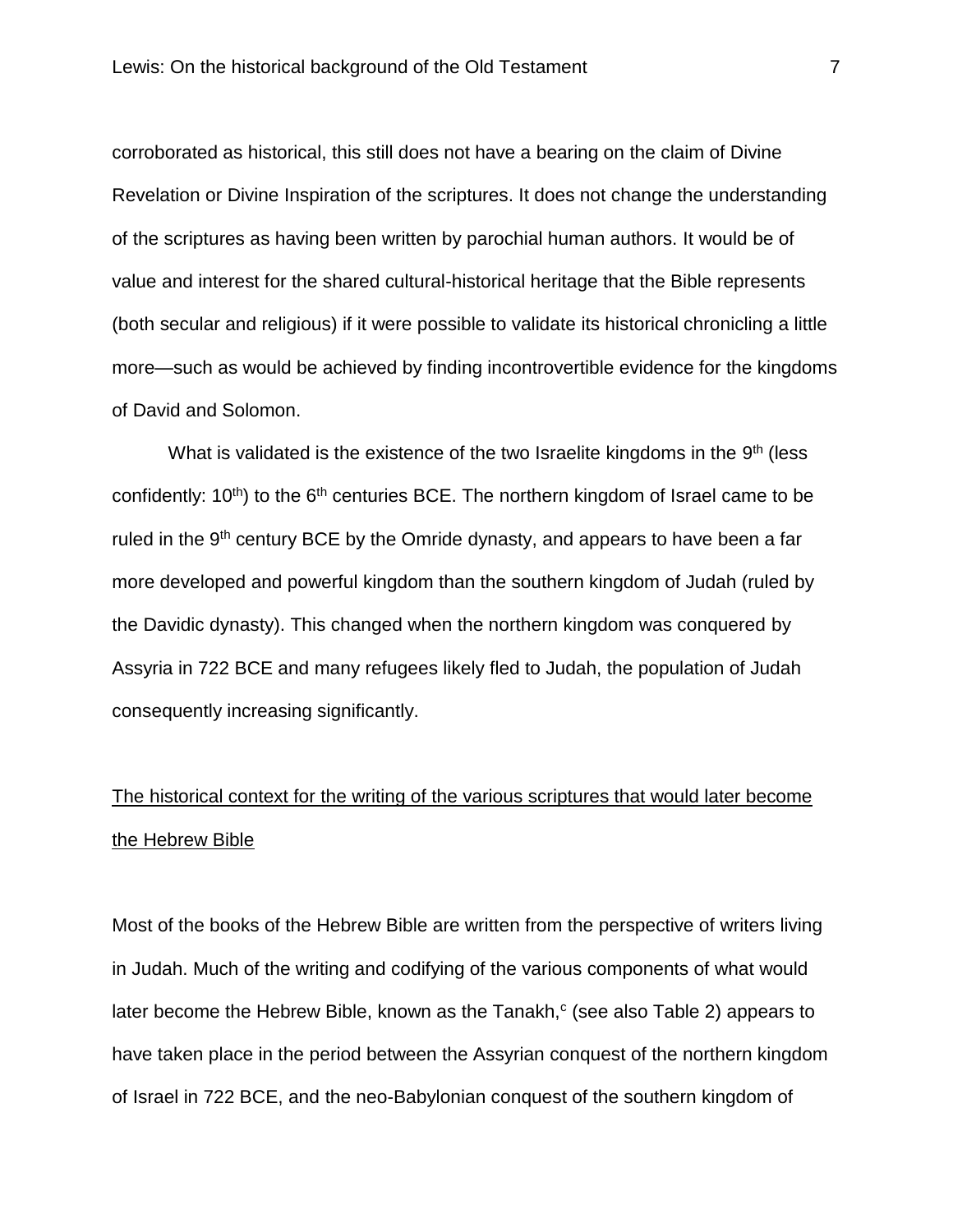Judah and destruction of the first Jerusalem Temple, in 586 BCE. There are many anachronistic details in the purportedly earlier-written stories in the Bible that can be clearly demonstrated to be chronologically specific to frames of reference from this particular time period. These include settlement patterns, and demographic, cultural, economic or technological references. Finkelstein and Silberman provide detailed archaeological examples of this  $1, 2$ .

The very oldest elements that became incorporated into the larger content of the scriptures would have predated this period, but even these strands would have been written centuries later than traditional beliefs place the writing of the Torah as a whole. These older strands had most likely begun as tribal folklore, in the form of oral tradition, before they were written down as part of a more general development of literacy in the region<sup>d</sup>. The earliest strands of the Tanakh content were unlikely to have been written much earlier than the 9<sup>th</sup> century BCE. According to most evidence available so far, the Paleo-Hebrew alphabet and writing system, which was adapted from Phoenician, dates to the 10<sup>th</sup> century BCE.

The main process of compilation of the scriptures, then, most likely took place between the late  $8<sup>th</sup>$  and early  $6<sup>th</sup>$  centuries BCE in the kingdom of Judah, during a critical phase of that kingdom's development and its struggles for survival. The scriptures would appear to have served an agenda of forging a national identity and a national narrative, and of resisting regional influences of the powerful neighboring empires. The idolatrous practices of these neighbouring peoples held strong cultural sway locally within the still heterogeneous tribal mix of peoples who had come to identify themselves as the Israelite nation.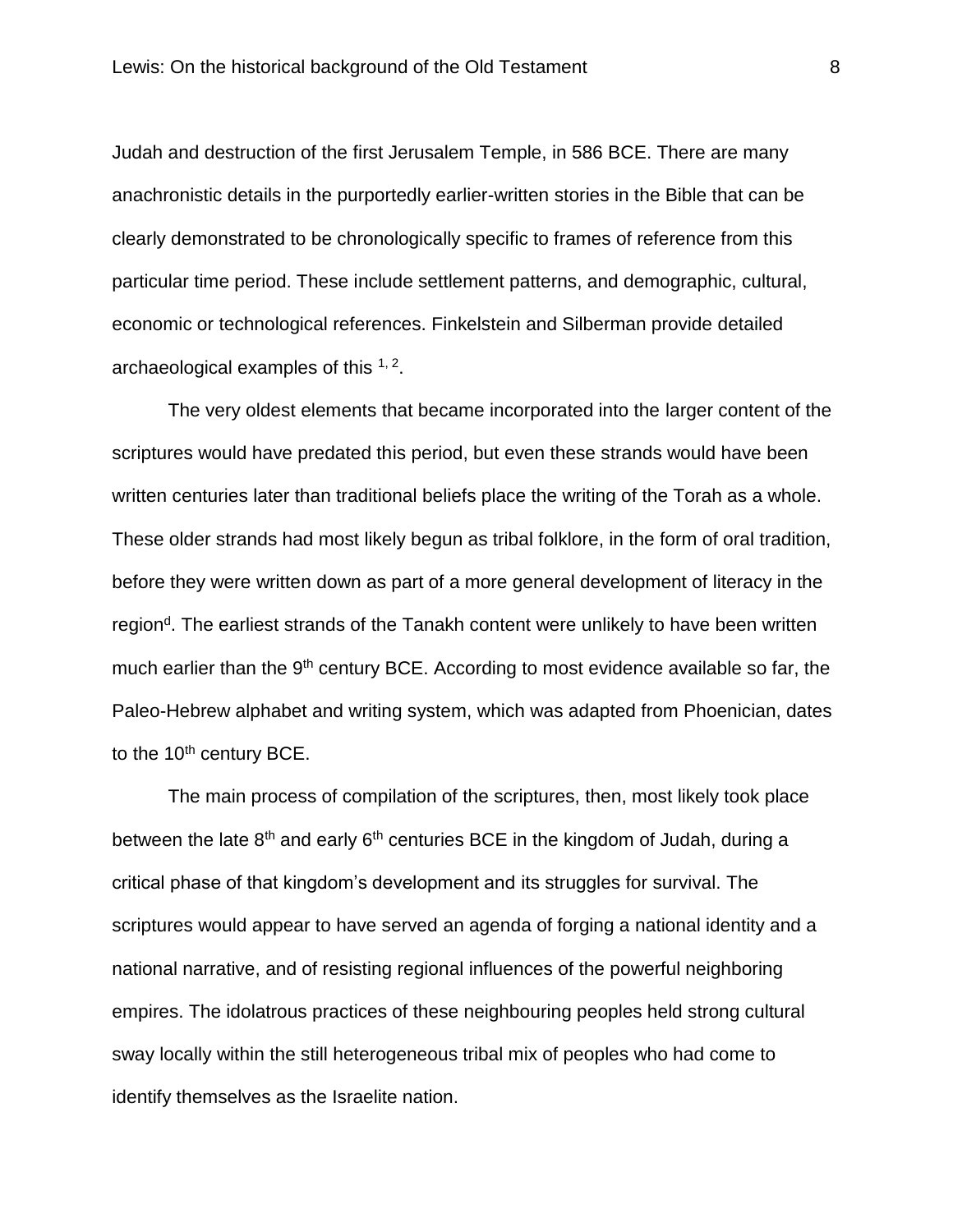The scripture writers during this period were likely a mix of priests, prophets, poets and scribes, some of whom would have been commissioned by kings with royal agendas, as these kingdoms came to be governed by increasingly developed central administrations. These rulers would have been trying to consolidate their power, reduce competing cultural influences and strengthen a sense of nationhood. The reign of two Judahite kings is known to be of particular significance in the writing and compilation of the scriptures: Hezekiah and Josiah (late  $8<sup>th</sup>$  and  $7<sup>th</sup>$  centuries BCE). A long-established and widely accepted analysis among biblical history scholars is that differing styles of writing and differing concepts of God within the Five Books of Moses, and repetitions of the same stories with contradictory versions, point to at least four different authors (or sets of authors) across a few centuries, for the Torah portion of the Tanakh.<sup>e</sup>

All of this of course patently contradicts the Torah's account of itself as having been dictated directly to Moses by God on Mount Sinai following the Exodus from Egypt and before the people of Israel entered Canaaan (see the chronology provided earlier). The other portions of the Tanakh (books of the Prophets and the other Writings) are accepted even by traditional believers to have had various different human authors (who are traditionally believed to have been writing with Divine Inspiration) over many centuries, though traditional views would put the first of the books of the Prophets as having been written earlier than they now appear to have been.

#### Editing, synthesizing and canonizing the scriptures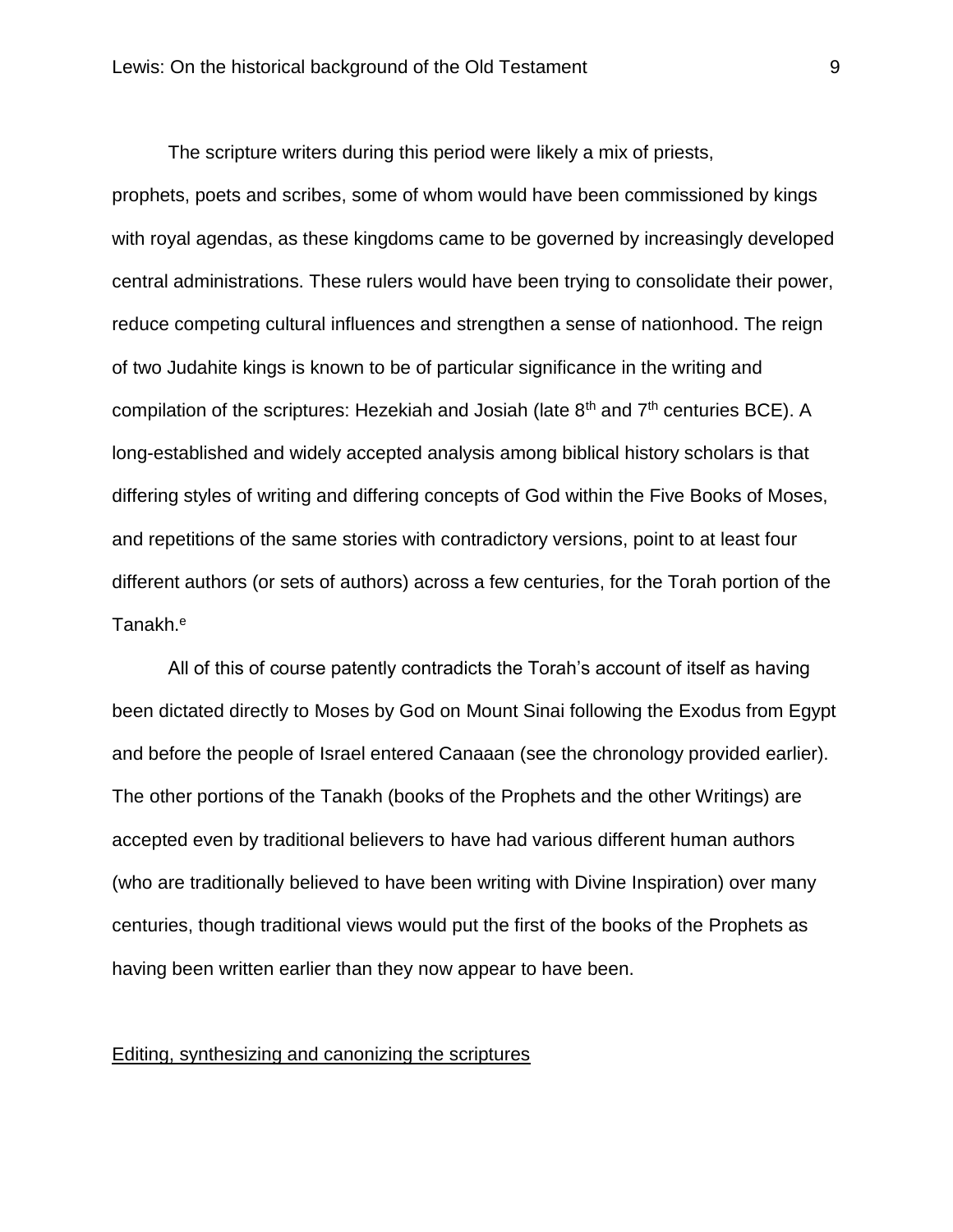The process of redacting, that is "copying and pasting", and editing, of the patchwork of scriptures was most probably completed after the Babylonian exile  $(6<sup>th</sup>$  century BCE) and during the period of return of some of the exiles. Their return was made possible by the Zaroastrian Persian king Cyrus the Great, who defeated the neo-Babylonians in 539 BCE and was very tolerant of local religions. The destruction of the Temple, the exile, and the mythology of other contemporary civilizations (neo-Babylonian, Greek etc.), can all be shown to have had a major influence on the themes of the purportedly earlierwritten biblical stories. Ezra the scribe, one of the returning exiles who features in the Bible, is thought by some scholars to have overseen the final redaction. Other scholars place the final editing later in the two century Persian period, or in the still later Hellenistic or Hasmonean periods of Judean history<sup>f</sup>.

It was probably during or after the Babylonian exile that the religion of the people of Judah came to be known as Judaism, and finally shed the last of its polytheistic and idolatrous origins and influences, to take shape as the first truly monotheistic religion, codified by its sacred scriptures. But Judaism was still to evolve a lot more over a long period of time.

By the time of the oldest known translation of the Hebrew Bible (Tanakh)—the Greek Septuagint<sup>g</sup>, in the 3<sup>rd</sup> and 2<sup>nd</sup> centuries BCE, and by the time of the writing of the oldest physically surviving scrolls of the Tanakh scriptures—the Dead Sea Scrolls in the 2<sup>nd</sup> and 1<sup>st</sup> centuries BCE<sup>h</sup>, the Tanakh had probably for the most part already been canonized<sup>i</sup>.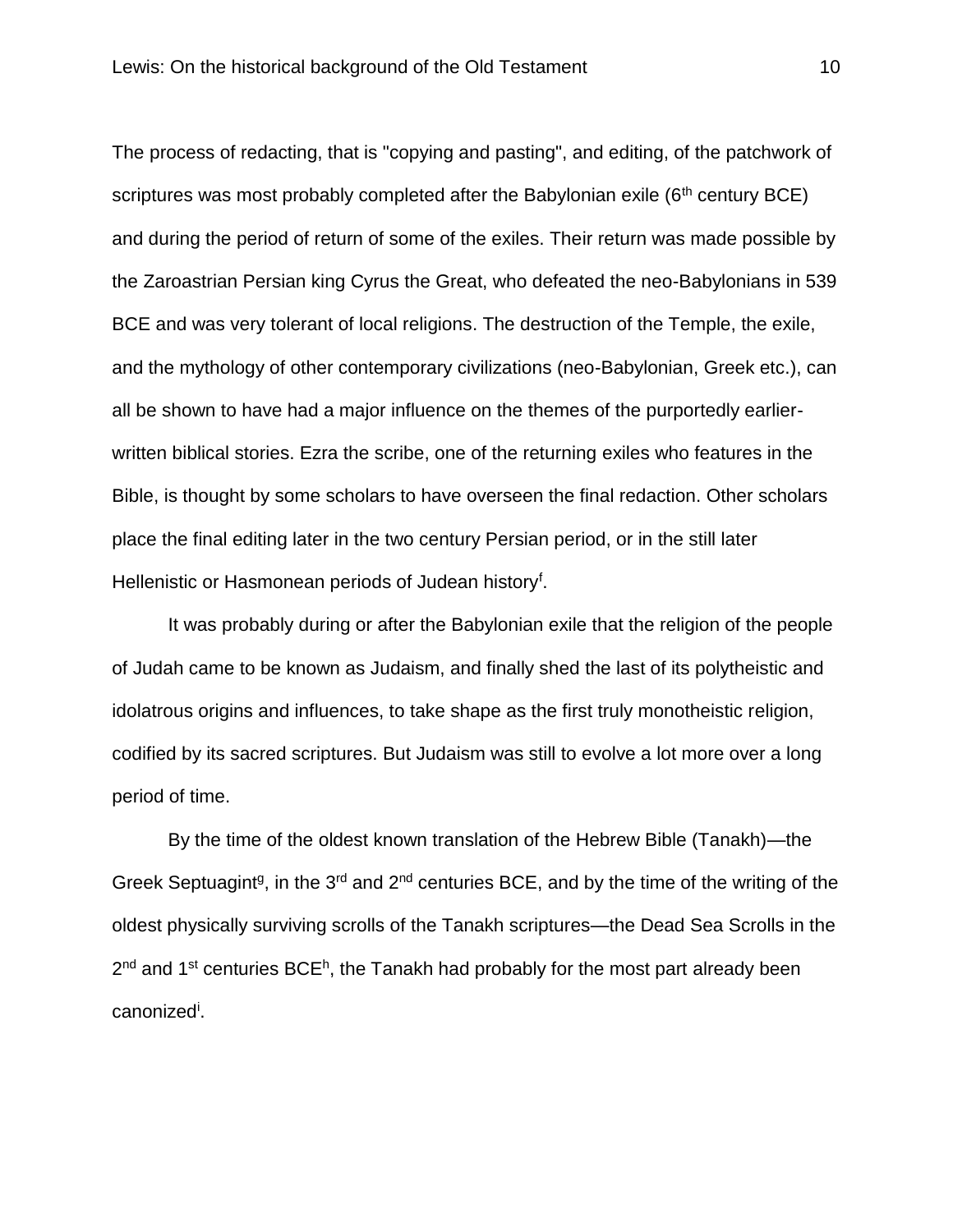#### Two millennia of interpretation (exegesis) of the original scriptures:

Much of Jewish (and also Christian and Islamic) religious history in the last two millennia has involved attempts at trying to make sense of, and reinterpreting, the already-ancient original scriptures (the Tanakh). Much of this exegesis / hermeneutics (=interpretation of biblical texts) involved searching for, extracting and emphasizing themes of compassion and ethics from scriptures that are frequently, at best, baffling or obscure and, at worst, morally troubling, or simply inconsistent and contradictory. This was all done on the faith-based assumption that the Torah is the direct word of God and that its every word is therefore intentional and infallible, surely laden with hidden meaning<sup>j</sup>.

In the case of Judaism, this exegesis first took the form of the Talmud, codified by rabbinic writings from previously oral interpretative tradition, beginning after the destruction of the second Jerusalem Temple by the Romans in 70 CE. The Talmud consists of the Mishnah (completed c.200 CE) and Gemorah (completed c. 500 CE), and has two versions, namely the Jerusalem and Babylonian Talmuds. At that time there was a thriving Jewish diaspora in Babylon dating back to the destruction of the first temple in 586 BCE.

Orthodox Jewish tradition maintains that the oral interpretations of the Torah, on which the Talmud is based and which the Talmud expands, was itself handed down word for word, from teacher to student, all the way from Moses to the Talmudic rabbis. The traditional belief is that the Oral Law, as it is referred, was dictated to Moses by God on Mount Sinai, as an accompaniment to the Written Law (the Torah), in order to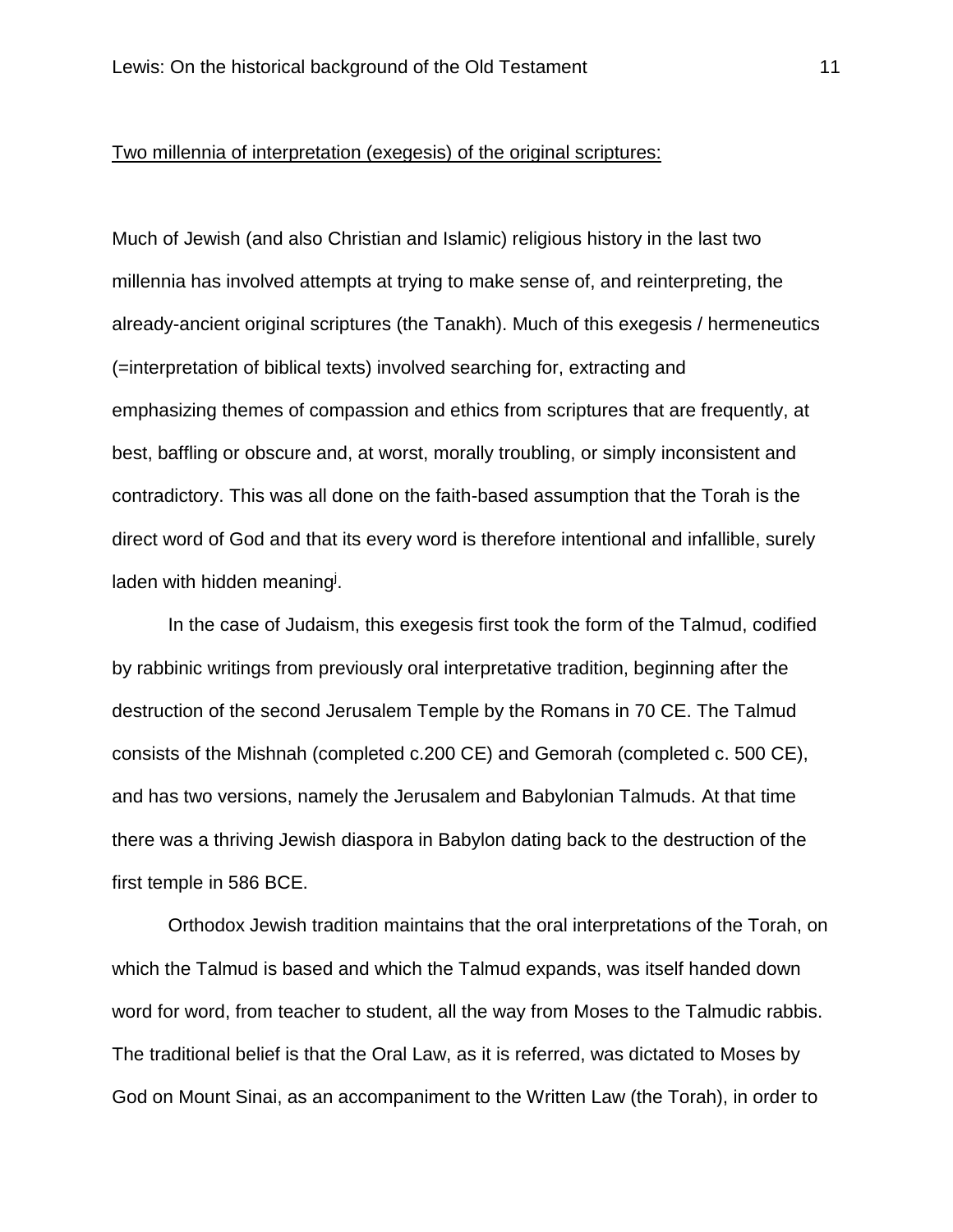make sense of the Torah. This interpretative tradition recognises that the Torah

scriptures, which were already ancient in Roman and post-Roman times when

interpretations were being written and codified as the Talmud, would otherwise be

obscure, contradictory, and containing omissions. Parts of the original scriptures were

even morally reprehensible to the more "modern" sentiments and logical minds of the

rabbinic scholars of Talmudic times.

The introduction to the widely used Stone Edition publication of the Torah<sup>6</sup>, by

editor Rabbi Nosson Scherman, explains the Oral Law as follows:

The Torah was accompanied by an authoritative tradition that explained the meaning of obscure passages and provided the rules and methods of accurately interpreting the text. Even a cursory reading of the Torah proves that such a tradition had to exist, that there is much more to the Torah than its written text.

Examples:

- The Torah prescribes that one who assaults his fellow must pay 'an eye for an eye' (Exodus 21:24), yet never in Jewish history was physical punishment meted out for an assault. The verse was always understood to require monetary compensation. Surely Moses and his successors did not take it upon themselves to change the "plain" meaning of God's word.

- Moses instructed the Jews to perform kosher slaughter, 'as I have commanded you' (Deuteronomy 12:21)—yet nowhere in the written text of the Torah do we find even one of the intricate and demanding rules of kosher slaughter. Where had he commanded them?

Countless similar illustrations can be given. The implication of them all is clear beyond a doubt: there is a companion to the Written Torah, an Oral Law without which the Written Torah can be twisted and misinterpreted beyond recognition, as indeed it has been by the ignorant down through the centuries.

This belief that both the Torah and the Oral Law are the direct word of God, as opposed

to being a human collective project, has become a matter of dogma that separates

Orthodox from Reform Judaism<sup>k</sup>. Rabbi Scherman explains the basis of the orthodox

Jewish zealotry in his introduction to the Stone Edition Torah: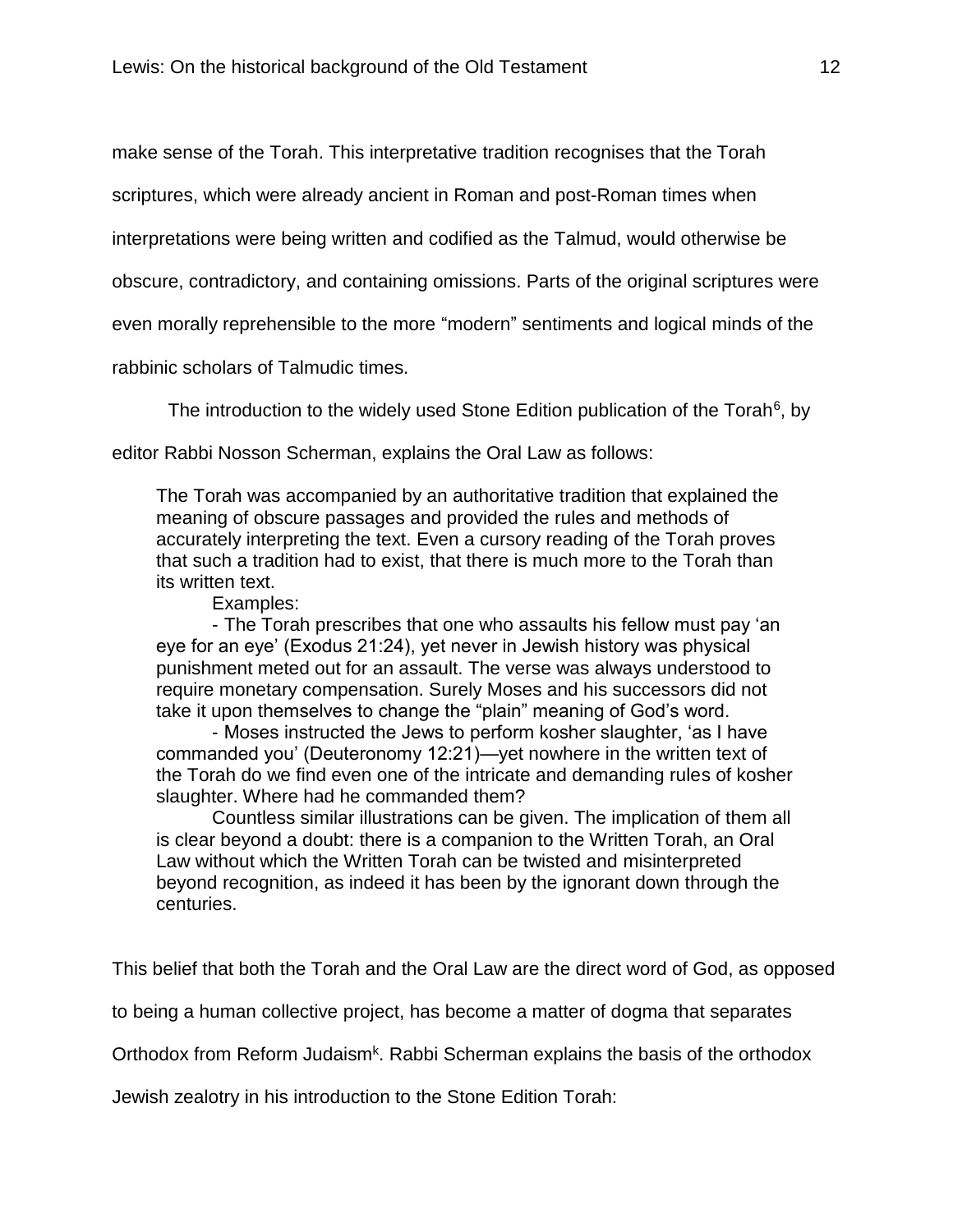The Torah is the essence of the universe. As a young man, Rabbi Meir—who was to become one of the foremost sages of the period of the Mishna [the first writings of the Talmud—see above] —was a scribe. The great sage Rabbi Yishmael cautioned him, 'My son, be careful in your work, for your work is heavenly. If you delete even one letter or add even one letter, you may destroy the whole world!" (Eruvin 13a).

Throughout history, Jews have maintained the absolute integrity of their Torah scrolls, zealously avoiding any change, even of a letter that would not change the meaning of a word. They knew that their Torah was not merely a 'sacred book', it was the word of God, and as such it had to remain unchanged.

The Talmud goes further. One who denies that the Rabbinic tradition, what is commonly called the Oral Law, was given by God to Moses is castigated as someone who 'despises the word of God' (Sanhedrin 99a), and Rambam<sup>i</sup> labels such a person a heretic (Hilchos Teshuvah 3:8)."

Having said that, the Talmudic tradition of interpretation and reinterpretation of the Oral Law is based on debate, always presenting at least two points of view, sometimes juxtaposing viewpoints from different eras, in the form of a scholarly argument across the ages. It is often left up to the student to draw his own conclusions. Learning is very highly valued in Jewish religious tradition. Since the completion of the Talmud, through medieval times to modern times there have been many more great Jewish thinkers, and interesting movements / sects that have produced commentaries of great significance on both the original Tanakh and the Talmud. Among the many examples of such movements, one that has attracted considerable interest beyond the Jewish community is Kabbalah, the esoteric Jewish mysticism that began to develop in medieval times.

There has been a parallel process of scholarly interpretative tradition in Christianity and Islam, since their own beginnings in the 1st and 7th centuries respectively, with their Hebrew Bible / Old Testament derivations. See Karen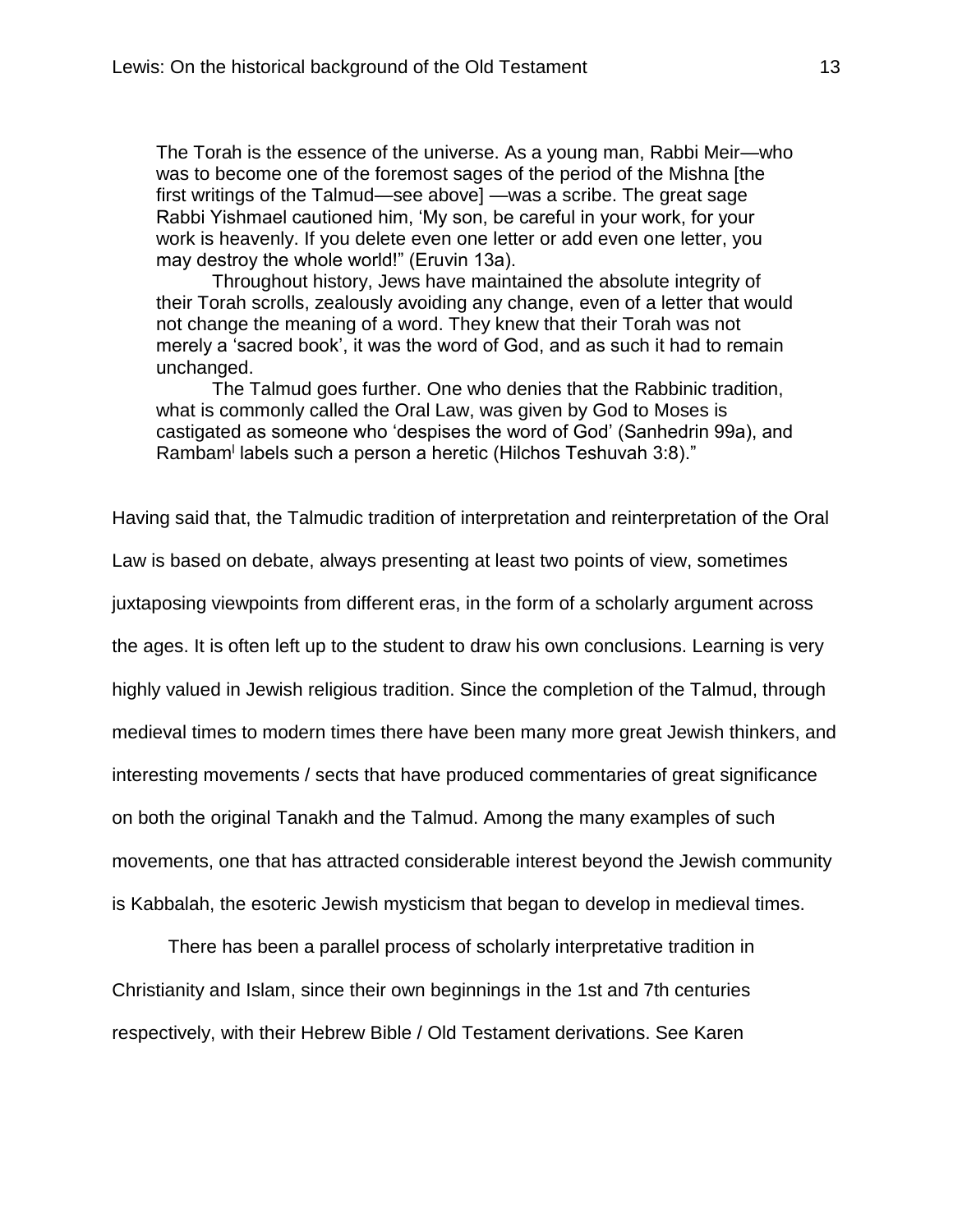Armstrong's books<sup>3-5</sup> for a more full discussion of these Christian and Islamic efforts at interpretation of scripture.

In my own opinion, these efforts at reinterpreting the ancient scriptures have produced worthwhile, profound humanistic insights and ethics. These have been the product of great and wise human minds through the ages. In every generation, there are many people who manage to achieve tremendously creative, wise insights into the human condition and the world. The religious assumption, of course, is that such insights are the result of direct or indirect Divine inspiration, rather than "just" human creativity. The mistaken assumption is that such insights are *discovered* through the process of studying and interpreting the sacred scriptures laden with hidden, embedded truths, whereas in fact these insights are those of the scholar himself/herself, simply *projecting* his/her own ideas into the text. This is a well-recognized psychological phenomenon.

Up until the Enlightenment of the  $18<sup>th</sup>$  century, which arose largely as a result of the scientific revolution, religion was the overwhelmingly dominant intellectual and philosophical paradigm. Scholarly learning and even literacy were not a possibility for most people outside of religious education. Therefore most philosophical and psychological insights prior to the Enlightenment, including ideas about morality, purpose and meaning, were developed within a religious framework. We need to accept this and understand the historical context in which all those thinkers lived, valuing their contributions and learning from their wisdom as part of our collective intellectual heritage. Even after the Enlightenment, old assumptions persisted about questions of morality, purpose and meaning being the domain of religion rather than natural science.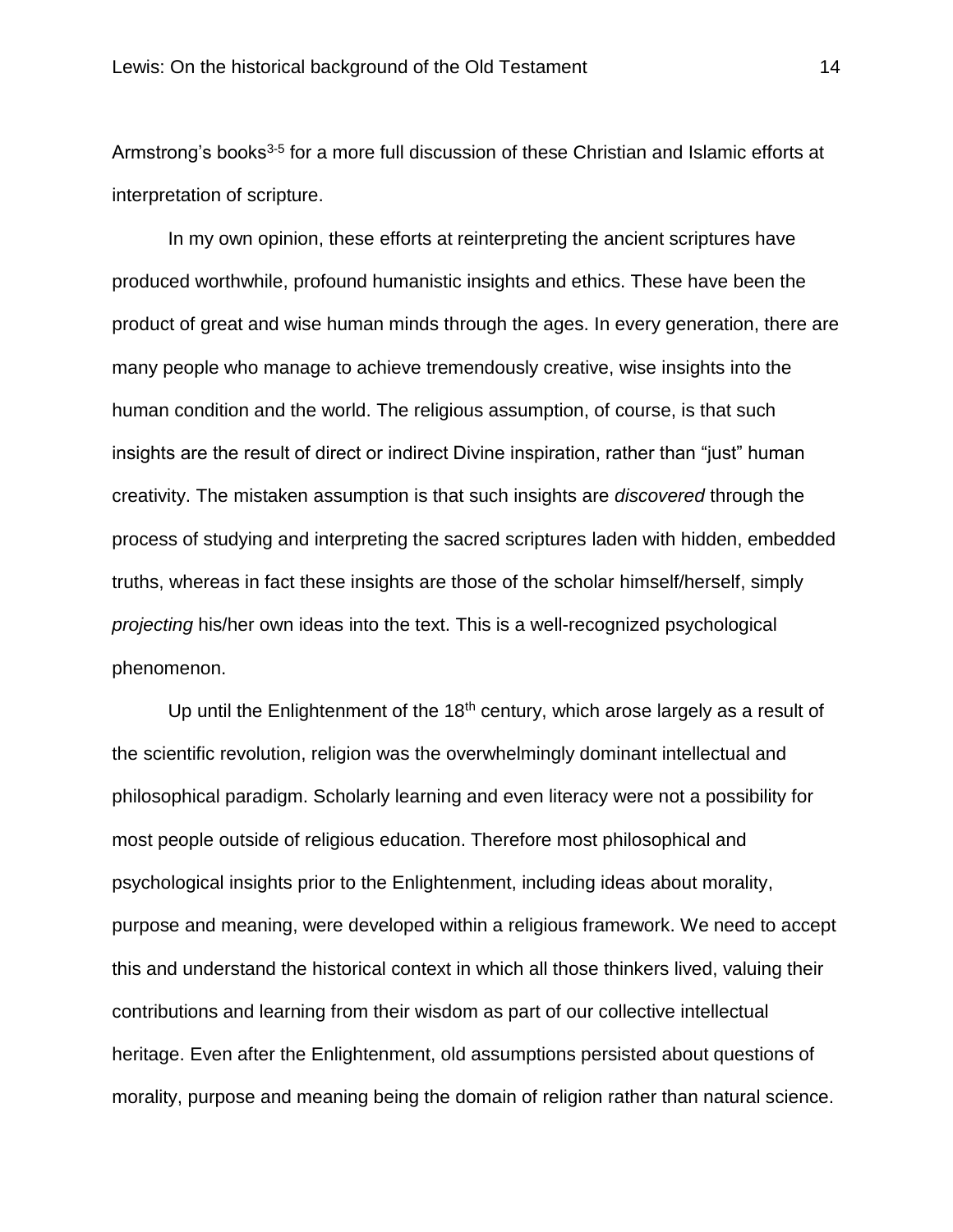Unfortunately, mixed in with all the very worthwhile religious insights that have been produced through this interpretative tradition over the last two millennia, is also much dogma which, just like the original scriptures, could be considered by many to be objectionable, obsessional or just plain esoteric. The heritage is a "mixed bag."

## **Table 1: Approximate Historical Timeline of Key Events in the History of the Hebrew Bible and the Judeo-Christian-Islamic traditions founded on it**

Note regarding dates: Academic scholars generally use the term B.C.E. (Before the Common Era) instead of B.C. (Before Christ), and C.E. (Common Era) instead of A.D. (Anno Domini—Year of Our Lord).

| <b>Date</b>                                                                                                                                 | Event                                                                                                                                                                                                                                                                                                                                                                                                                                                                                                                                                                                                                                                                                                                                                                                                                                                                                                                                                                                                                                                                                                                                                                                                                     | <b>Mythological or</b><br>historical?   |
|---------------------------------------------------------------------------------------------------------------------------------------------|---------------------------------------------------------------------------------------------------------------------------------------------------------------------------------------------------------------------------------------------------------------------------------------------------------------------------------------------------------------------------------------------------------------------------------------------------------------------------------------------------------------------------------------------------------------------------------------------------------------------------------------------------------------------------------------------------------------------------------------------------------------------------------------------------------------------------------------------------------------------------------------------------------------------------------------------------------------------------------------------------------------------------------------------------------------------------------------------------------------------------------------------------------------------------------------------------------------------------|-----------------------------------------|
| 19th or 18th<br>centuries BCE                                                                                                               | Patriarchs—Abraham, Isaac, and Jacob (if they had existed)                                                                                                                                                                                                                                                                                                                                                                                                                                                                                                                                                                                                                                                                                                                                                                                                                                                                                                                                                                                                                                                                                                                                                                | Mostly or entirely<br>mythology         |
| 18th to 15th or<br>14th centuries<br><b>BCE</b>                                                                                             | Slavery in Egypt (if it had happened)                                                                                                                                                                                                                                                                                                                                                                                                                                                                                                                                                                                                                                                                                                                                                                                                                                                                                                                                                                                                                                                                                                                                                                                     | Almost entirely<br>mythology            |
| Sometime<br>between the<br>15th and 13th<br>centuries BCE<br>(religious<br>scholars tend<br>to favor the<br>end of the 13th<br>century BCE) | 1. Exodus from Egypt<br>Revelation of the Torah to Moses on Mount Sinai (the Torah<br>2.<br>or Pentateuch comprises the Five Books of Moses: Genesis,<br>Exodus, Leviticus, Numbers, Deuteronomy, and contains the<br>Ten Commandments).<br>Conquest of Canaan led by Joshua<br>3.<br>(if all this had happened).<br>The majority of archaeologists agree that there is no evidence<br>that the Exodus occurred in any form resembling the biblical story,<br>and there is plenty of evidence contradicting it. (See<br>https://en.wikipedia.org/wiki/The_Exodus#Historicity for a<br>summary).<br>The exodus might have been seeded in a much different event<br>involving a different group of people in different circumstances—<br>possibly the Hyksos. The story may have been handed down<br>orally over centuries and progressively altered in the process,<br>eventually being written in its present form by the Torah's authors.<br>In another theory, Richard Friedman, a biblical scholar with a<br>strong personal affinity for Torah teachings, in his 2017 book "The<br>Exodus"? proposes a small exodus of just the Levite group under<br>uncertain circumstances not resembling the traditional biblical | Mythology, with seeds<br>of historicity |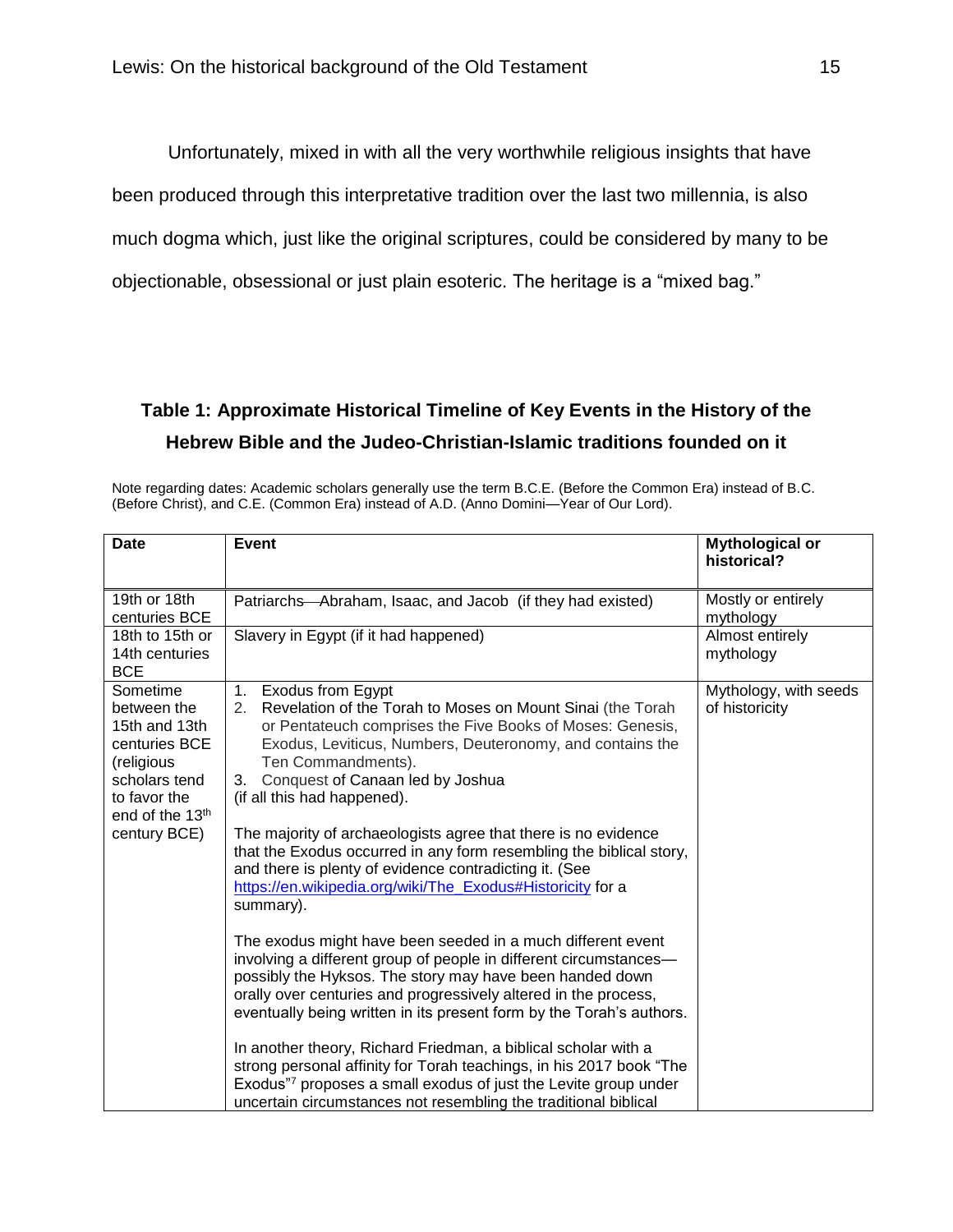|  |                                                                  | story. He proposes that the Levites then merged with the larger<br>Israelite people, who were indigenous to Canaan. He argues that<br>the Israelites then much later incorporated an embellished version<br>of the Levites' exodus story into their own imagined national origin<br>narrative, also adopting the Levites' monotheism and values. For<br>an informed critique of Friedman's hypothesis see here.                                                                                                                                                                                                                                                                           |                                            |
|--|------------------------------------------------------------------|-------------------------------------------------------------------------------------------------------------------------------------------------------------------------------------------------------------------------------------------------------------------------------------------------------------------------------------------------------------------------------------------------------------------------------------------------------------------------------------------------------------------------------------------------------------------------------------------------------------------------------------------------------------------------------------------|--------------------------------------------|
|  |                                                                  | Regarding the revelation of the Torah, see the later section in this<br>table highlighted in red, for the most likely timing of the writing of<br>the Torah (8th to 6th centuries BCE).                                                                                                                                                                                                                                                                                                                                                                                                                                                                                                   |                                            |
|  |                                                                  | The story about the Israelites under Joshua conquering Canaan<br>is contradicted by archaeological findings of the patterns and<br>timing of settlement building and destruction, in the parts of<br>Canaan referred to in the biblical story.                                                                                                                                                                                                                                                                                                                                                                                                                                            |                                            |
|  | Approximately<br>13th century<br>BCE to 11th<br>century BCE      | "Judges" of Israel                                                                                                                                                                                                                                                                                                                                                                                                                                                                                                                                                                                                                                                                        | Partly mythological,<br>partly historical. |
|  | 15th century<br><b>BCE</b> to late<br>12th century<br><b>BCE</b> | Egyptian New Kingdom control / domination of Canaan (strength<br>of control fluctuated). Note how this historical fact flatly contradicts<br>any purported Israelite exodus from Egypt into supposedly non-<br>Egyptian Canaan, and any purported conquest of Canaan by the<br>Israelites. You can visit archaeological excavations of Egyptian<br>garrisons in Israel that date from exactly the period when the<br>Israelites are purported to have left Egypt and conquered<br>Canaan. Egyptian control of Canaan may have ended around<br>1,100 BCE. For a good, easy-to-read review, see:<br>https://www.archaeology.org/issues/262-1707/features/5627-jaffa-<br>egypt-canaan-colony | Historical                                 |
|  | c.1208 BCE                                                       | Earliest actual corroboration of existence of Israelite tribe (an<br>Egyptian pharaoh reasserting control over Canaan lists the<br>Israelites among many tribes in Canaan he boasts having<br>decimated or subjugated). See:<br>https://en.wikipedia.org/wiki/History_of_ancient_Israel_and_Judah<br>and https://en.wikipedia.org/wiki/Merneptah_Stele                                                                                                                                                                                                                                                                                                                                    | Historical                                 |
|  | early 10th<br>century BCE                                        | Kings David and Solomon, possible united kingdom of Israel                                                                                                                                                                                                                                                                                                                                                                                                                                                                                                                                                                                                                                | Partly mythological,<br>partly historical. |
|  | Late 10th to<br>early 6th<br>centuries BCE                       | Historical (actual) kingdoms of Israel and Judah                                                                                                                                                                                                                                                                                                                                                                                                                                                                                                                                                                                                                                          | Historical                                 |
|  | 722 BCE                                                          | Destruction of northern kingdom of Israel by the Assyrians                                                                                                                                                                                                                                                                                                                                                                                                                                                                                                                                                                                                                                | Historical                                 |
|  | 8 <sup>th</sup> to 6 <sup>th</sup><br>centuries BCE              | Much of the Torah (traditionally believed to have been dictated by                                                                                                                                                                                                                                                                                                                                                                                                                                                                                                                                                                                                                        | Historical (exact dates                    |
|  |                                                                  | God to Moses on Mount Sinai circa 13 <sup>th</sup> century BCE) was likely<br>written in Judah during the 8 <sup>th</sup> to 6 <sup>th</sup> centuries BCE, by multiple                                                                                                                                                                                                                                                                                                                                                                                                                                                                                                                   | uncertain)                                 |
|  |                                                                  | authors and in disconnected stages. Multiple lines of evidence                                                                                                                                                                                                                                                                                                                                                                                                                                                                                                                                                                                                                            |                                            |
|  |                                                                  | point to this, including many anachronistic details in the<br>purportedly earlier written stories in the Bible that can be clearly                                                                                                                                                                                                                                                                                                                                                                                                                                                                                                                                                        |                                            |
|  |                                                                  | demonstrated to be chronologically specific to frames of reference                                                                                                                                                                                                                                                                                                                                                                                                                                                                                                                                                                                                                        |                                            |
|  |                                                                  | from this later time period. Parts of the Torah may have been                                                                                                                                                                                                                                                                                                                                                                                                                                                                                                                                                                                                                             |                                            |
|  |                                                                  | written still later than this. Several books of the Prophets,                                                                                                                                                                                                                                                                                                                                                                                                                                                                                                                                                                                                                             |                                            |
|  |                                                                  | including the earlier ones, would also have been written during                                                                                                                                                                                                                                                                                                                                                                                                                                                                                                                                                                                                                           |                                            |
|  |                                                                  | this period (traditional beliefs agree that the later books of the<br>prophets were written at this time).                                                                                                                                                                                                                                                                                                                                                                                                                                                                                                                                                                                |                                            |
|  |                                                                  |                                                                                                                                                                                                                                                                                                                                                                                                                                                                                                                                                                                                                                                                                           |                                            |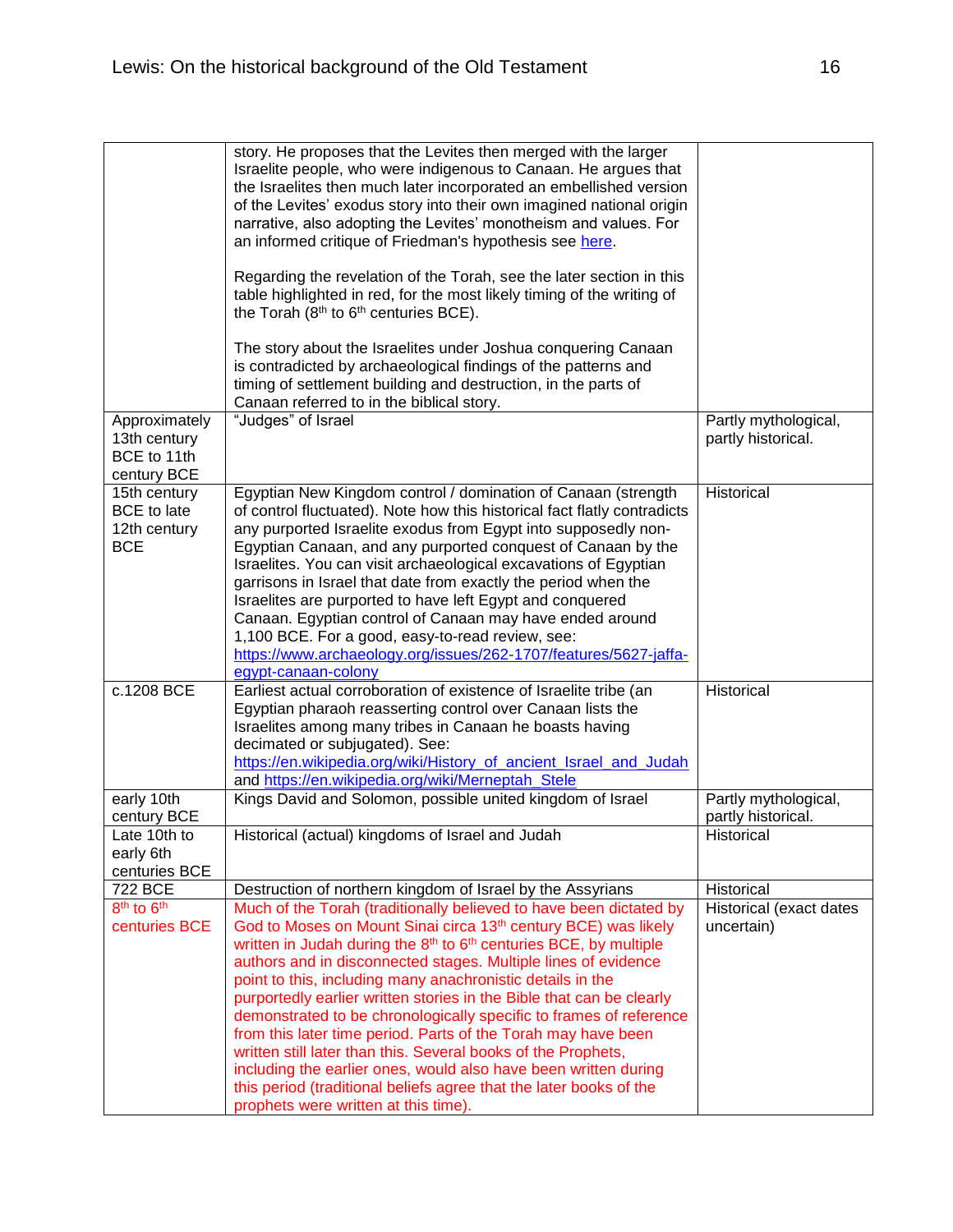| 586 BCE                            | Destruction of southern kingdom of Judah (and of the first Temple      | Historical              |
|------------------------------------|------------------------------------------------------------------------|-------------------------|
|                                    | of Solomon) by the neo-Babylonians; Babylonian exile begins.           |                         |
| 539 BCE                            | Defeat of the neo-Babylonians by the Zaroastrian Persian king          | Historical              |
|                                    | Cyrus the Great, followed by the return of some exiles to Judah.       |                         |
| 539-332 BCE                        | Persian rule of Judah                                                  | Historical              |
| 332-141 BCE                        | Hellenistic rule of Judea (Greek adaptation of the name Judah),        | Historical              |
|                                    | beginning with Alexander the Great conquering Persia, and              |                         |
|                                    | continuing through the Ptolemaic and Seleucid rule of Judea.           |                         |
| 5 <sup>th</sup> to 1 <sup>st</sup> | The Tanakh was probably redacted / edited during the Persian,          | Historical (exact dates |
| centuries BCE                      | Hellenistic and possibly Hasmonean eras (the Tanakh is the             | uncertain)              |
|                                    | complete Hebrew Bible, of which the Torah is one part. The             |                         |
|                                    | Tanakh also includes the books of the Prophets and the Writings)       |                         |
| 141-40 BCE                         | Hasmonean Jewish dynasty in Judea, following the Maccabean             | Historical              |
|                                    | revolt against Hellenistic rule, in 167-160 BCE.                       |                         |
| $2nd$ century                      | The Tanakh may have been canonized in the Hasmonean era (or            | Historical (exact dates |
| BCE to 1 <sup>st</sup>             | possibly later—1 <sup>st</sup> or even 2 <sup>nd</sup> century CE).    | uncertain)              |
| century CE                         |                                                                        |                         |
| $2nd$ century                      | Dead Sea scrolls date from around this time. The scrolls               | Historical              |
| BCE to 1 <sup>st</sup>             | demonstrate that not much has changed in the Tanakh content            |                         |
| century CE                         | since that time.                                                       |                         |
| 63 BCE                             | Roman control of Judea begins, later becoming a Roman                  | Historical              |
|                                    | province.                                                              |                         |
| b/w 30-33 CE                       | Crucifixion of Jesus, if this event was historical                     | Possibly historical     |
| 66-110 CE                          | Gospels written, later becoming the foundation of the New              | Partly hearsay /        |
|                                    | Testament.                                                             | legend, partly          |
|                                    |                                                                        | historical.             |
| 70 CE                              | Destruction of the second Jerusalem Temple (of Herod) by the<br>Romans | Historical              |
| 135 CE                             | Roman suppression of the Bar Kochba revolt. Judea renamed              | Historical              |
|                                    | Syria Palaestina.                                                      |                         |
| 325 CE                             | First Council of Nicaea convened by Constantine I produces the         | Historical              |
|                                    | first uniform Christian doctrine                                       |                         |
| $\overline{1^{st}}$ century CE     | The Rabbinic era and compilation of the Talmud (interpretation of      | Historical              |
| $-500$ CE                          | the Torah / Tanhakh), consisting of the Mishnah (completed c.200       |                         |
|                                    | CE) and Gemorah (completed c. 500 CE).                                 |                         |
| 622 CE                             | The Hegira (migration of Muhammad from Mecca to Yathrib                | Historical              |
|                                    | (Medina)-founding of Islam.                                            |                         |

See Table 2 on next page.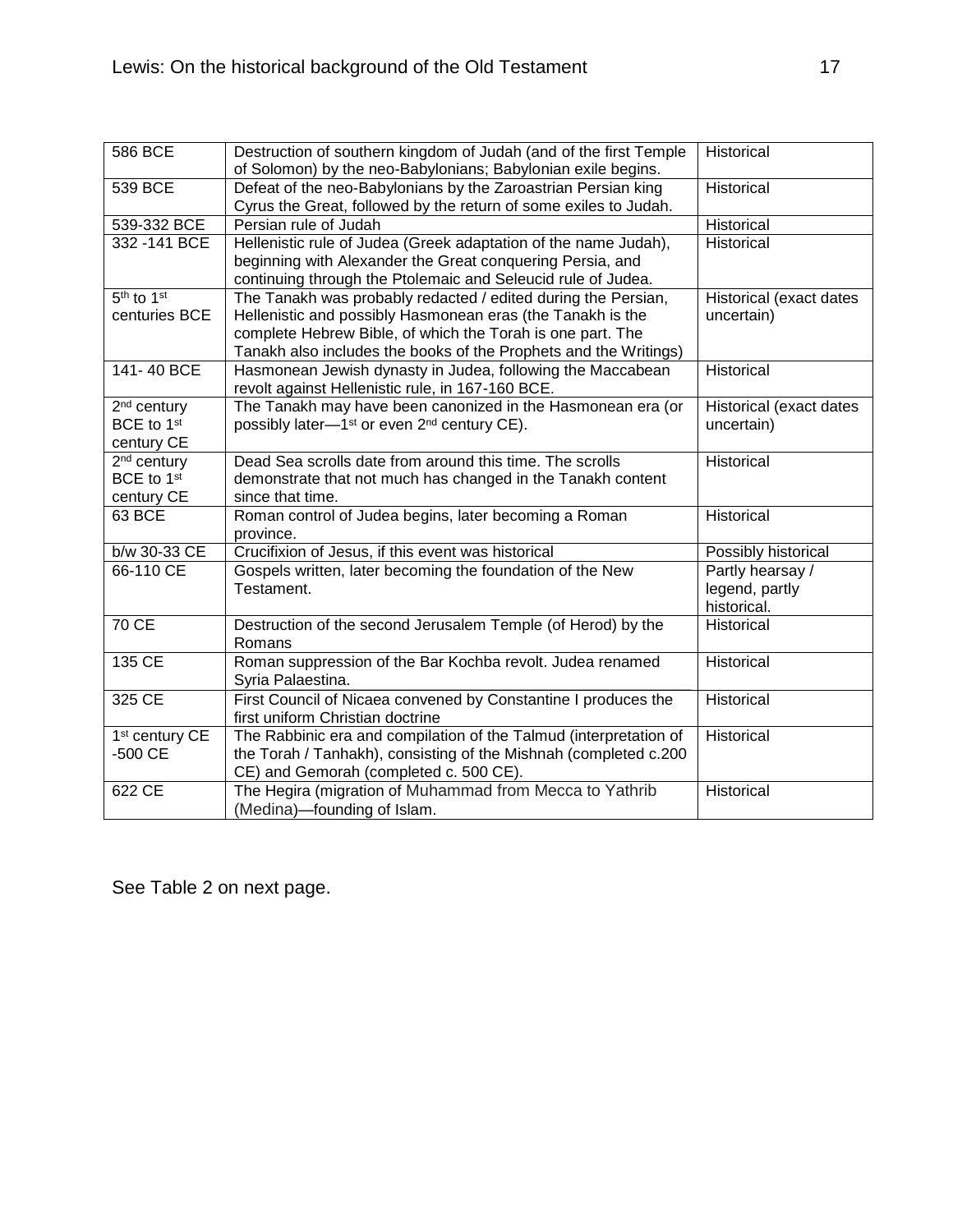| <b>Components of the</b>                 | <b>Consisting of:</b>                                                                            | <b>Covering which</b>                                                                                                                                                                              | <b>Mythological or</b>                                                                                                                                                                       |
|------------------------------------------|--------------------------------------------------------------------------------------------------|----------------------------------------------------------------------------------------------------------------------------------------------------------------------------------------------------|----------------------------------------------------------------------------------------------------------------------------------------------------------------------------------------------|
| Tanakh:                                  |                                                                                                  | period?                                                                                                                                                                                            | historical?                                                                                                                                                                                  |
| Torah (Five Books of                     | <b>Consists of Genesis,</b>                                                                      | Covering the period from                                                                                                                                                                           | Almost all mythology                                                                                                                                                                         |
| Moses, also known as                     | Exodus, Leviticus,                                                                               | the Creation of the world                                                                                                                                                                          |                                                                                                                                                                                              |
| the Pentateuch)                          | Numbers, Deuteronomy                                                                             | to the death of Moses.                                                                                                                                                                             |                                                                                                                                                                                              |
| <b>Nevilm (Books of the</b><br>Prophets) | Consists of the books of<br>Joshua, Judges, Samuel,<br>Kings, Isaiah, Jeremiah,<br>Ezekiel, etc. | Covering the period from<br>the entrance of the<br>Israelites into the Land<br>of Israel (Canaan) until<br>the Babylonian captivity<br>of Judah<br>(also known as<br>the "period of<br>prophecy"). | The first books are<br>mostly mythological,<br>the later books<br>(which were probably<br>written<br>contemporaneous to<br>the events they<br>recount) are<br>historical but<br>embellished. |
| <b>K</b> etuvim (Writings)               | Miscellany of books<br>including Psalms,<br>Proverbs, Job, Song of<br>Songs, Ruth, etc.          | N/A                                                                                                                                                                                                | N/A (miscellaneous<br>collection)                                                                                                                                                            |

## **Table 2: Books of the Hebrew Bible / Old Testament (Tanakh – acronym for T-N-K)**

See Notes on next page.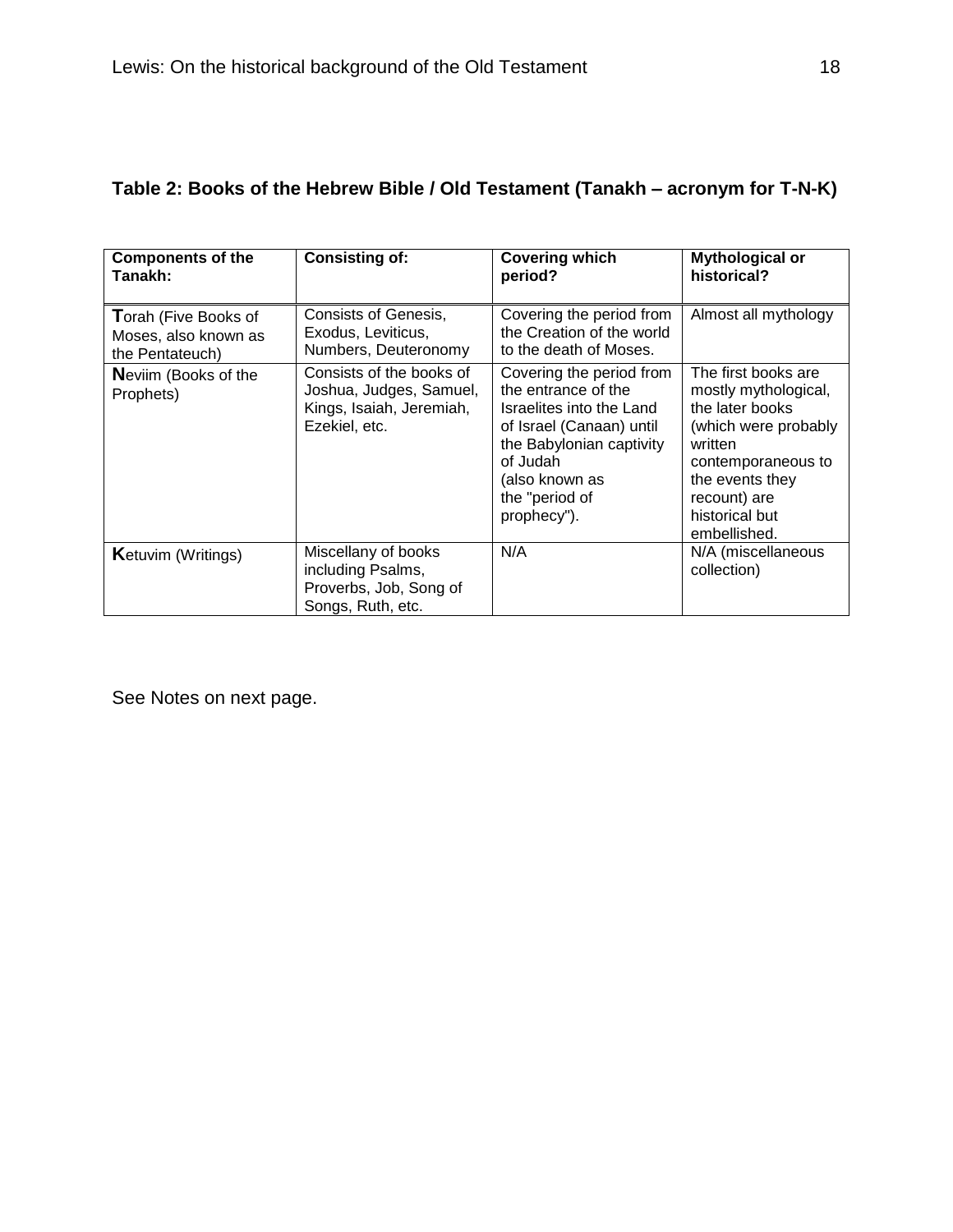$\overline{a}$ 

#### **Notes**

<sup>a</sup> This appendix is a synthesis from my own readings of many different sources over the years. It reflects generally accepted history, as can be found in a detailed reading of a public, openly editable reference like Wikipedia.

For more specific scholarly references on the subject, the reader is referred to these references: 1, 2, 3, 4, 5 listed in the Bibliography following these Notes. These books contain a large amount of detailed historical evidence and analysis, from which I have drawn in synthesizing the summary provided in this essay. Finkelstein and Silberman's thesis is just one of many fascinating archaeological theses on the history of the Hebrew Bible. Archaeologists differ on and argue some of the details, particularly the question of the kingdom of David and Solomon, a time period that fits chronologically at the threshold of where the biblical stories begin to become more corroborated by archaeology. I discuss David and Solomon in this essay, attempting to steer a neutral position between Finkelstein's and some other archaeologists' positions.

Armstrong, in her thorough, scholarly books, also provides a detailed discussion of the Christian New Testament and the Muslim Qur'an, which I do not cover in this essay. The Hebrew Bible of course forms the foundation of the New Testament and Qur'an.

<sup>b</sup> Note regarding dates: Academic scholars generally use the term B.C.E. (Before the Common Era) instead of B.C. (Before Christ), and C.E. (Common Era) instead of A.D. (Anno Domini—Year of Our Lord).

<sup>c</sup> The Tanakh is the complete canonized Hebrew Bible, which also more or less constitutes the Christian Old Testament. As mentioned earlier, the word Tanakh is an acronym. The acronym is T-N-K. It refers to the three broad parts comprising it: Torah + Neviim (Prophets) + Ketuvim (Writings) (see Table 2). The Torah component of the Tanakh consists of the Five Books of Moses (Pentateuch): Genesis, Exodus, Leviticus, Numbers, and Deuteronomy. As a purported chronicle of history, it spans the period from Creation of the Universe to the death of Moses, supposedly somewhere between the 15<sup>th</sup> and 13<sup>th</sup> centuries BCE.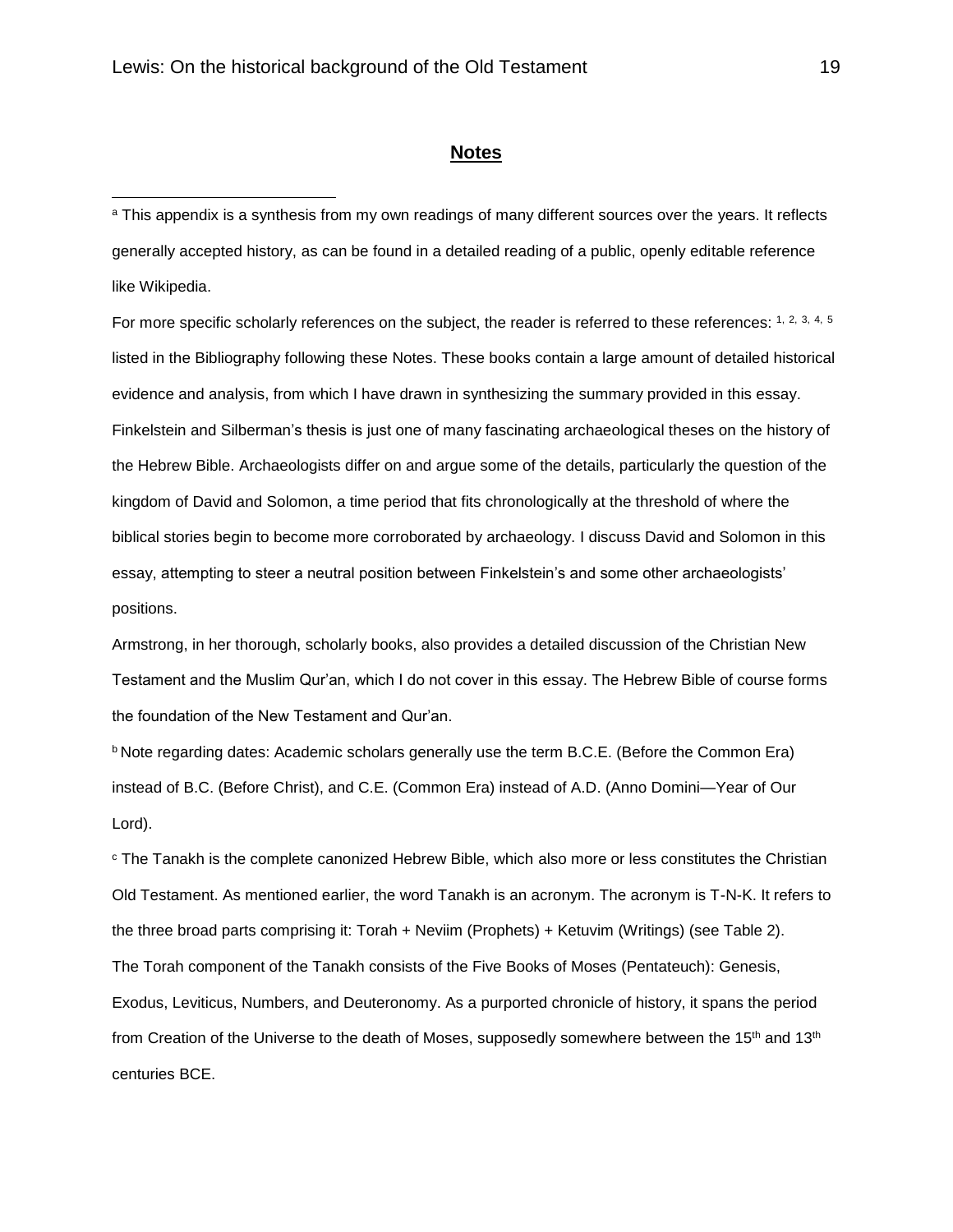$\overline{a}$ 

The books of the Prophets (Nevi'im in Hebrew) span the period of Israelite history from Joshua (the leader who followed Moses and conquered Canaan, according to the story), through the Israelite kingdoms of the 10<sup>th</sup> to 6<sup>th</sup> centuries BCE, until the Babylonian exile and the subsequent return from exile under Persian rule, in the late 6<sup>th</sup> century BCE.

The books referred to collectively as Writings (Ketuvim in Hebrew) include a miscellany of writings, including the book of Esther, which tells a story of the Jews in Persia, possibly set in the 5<sup>th</sup> century BCE. The Tanakh as a whole is referred to as the Hebrew Bible. Some stories, such as that of the Maccabees, whose revolt against Hellenistic rule is celebrated in the Jewish holiday of Channukah, never made it into the Tanakh. The historical events from which that story is derived occurred in the 2<sup>nd</sup> century BCE. <sup>d</sup> There are many parallels to the Greek Homeric epics, in this process, its timing and its multi-authorship over an extended period of time.

<sup>e</sup> See [https://en.wikipedia.org/wiki/Documentary\\_hypothesis](https://en.wikipedia.org/wiki/Documentary_hypothesis) and

<https://www.haaretz.com/jewish/.premium-who-wrote-the-torah-1.5318582> for a simple summary.

<sup>f</sup> The Persian period lasted from Cyrus's defeat of the neo-Babylonian empire in 539 BCE until Alexander the Great's conquest of the Persians in the 330's BCE. The Hellenistic period followed, until the Maccabean revolt in 167 BCE, which ushered in the Hasmonean dynasty of Judean independence. That came to an end with the Roman conquest of Judea by General Pompey in 63 BCE (see Table 1). <sup>g</sup> The Septuagint was a composite work produced over a span of time, probably written for the purposes of the Greek-speaking Jewish Diaspora community of Alexandria, in Ptolemaic Egypt. The text later became the basis for the Christian Old Testament.

h The Dead Sea Scrolls are attributed to the Essenes sect of Qumran, near the Dead Sea, spanning the 2nd century BCE to the 1st century CE. The Essenes considered the Jerusalem priesthood authorities corrupt and lived reclusively in all-male communes, away from Judean society. They hid their scrolls in jars in desert caves overlooking the Dead Sea, probably at the time of Roman attempts to suppress Jewish rebellions in Judea. The scrolls were spectacularly discovered in the 1940s and 1950s. Their discovery confirmed the antiquity of the Tanakh, as they were more than a millennium older than the oldest surviving texts prior to their discovery.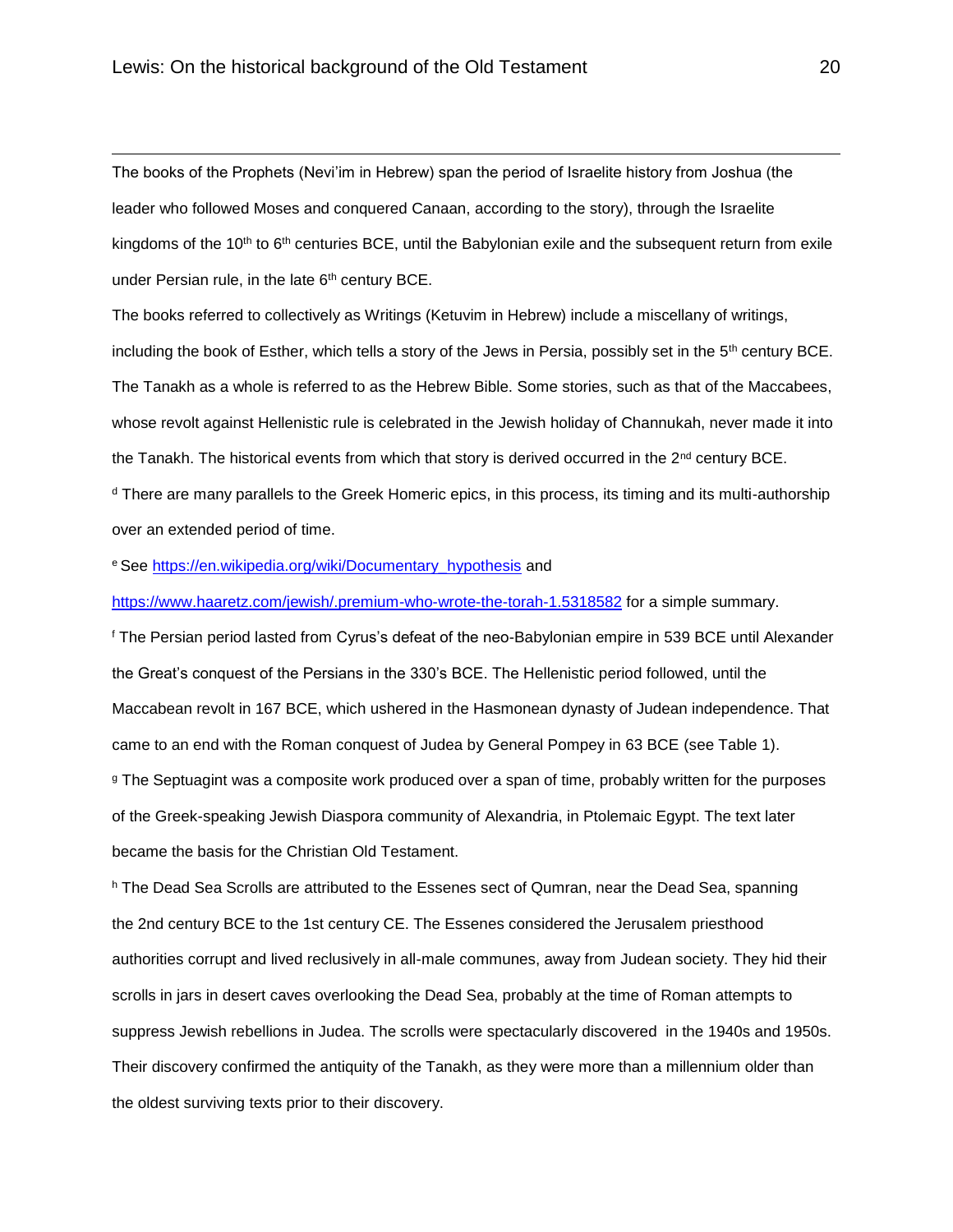$\overline{a}$ 

<sup>i</sup> To be canonized means to be declared holy and sanctioned by ecclesiastical authority, with certain texts declared part of the set of scriptures (and ascribed sacred significance) and other texts excluded from such status.

<sup>j</sup> Recall that according to traditional belief, the Torah was revealed directly to Moses by God on Mount Sinai. Whereas the other parts of the Tanakh (books of the Prophets and other books of the "Writings") were, even according to traditional belief, written later by a variety of people—by Divine-inspiration, according to the belief.

Incidentally, when recalling the Mount Sinai story, most people probably picture Moses receiving only the Ten Commandments. These are just one small, though important, part of the Torah, which contains 613 commandments in all, and a whole lot of stories and chronicles. People remember the image of Moses descending the mountain carrying the two iconic stone tablets engraved with the Ten Commandments. But according to traditional doctrine, the Torah in its entirety was revealed to him during the forty days and nights that he was up there. Rabbinic interpretations differ on whether Moses wrote all of the Torah scrolls on the mountain or in the years that followed - still true to God's every word and letter...

<sup>k</sup> On the question of the Torah itself, even Reform Judaism holds that the scriptures were divinely inspired. But it rejects the literal belief of direct verbal revelation to Moses, and is open to the historical evidence of multiple authors and editors spanning centuries. Reform Judaism regards the Oral Law and its subsequent interpretations as completely open to debate.

 $\frac{1}{2}$  a name that refers to the great medieval Jewish philosopher Moses Maimonides